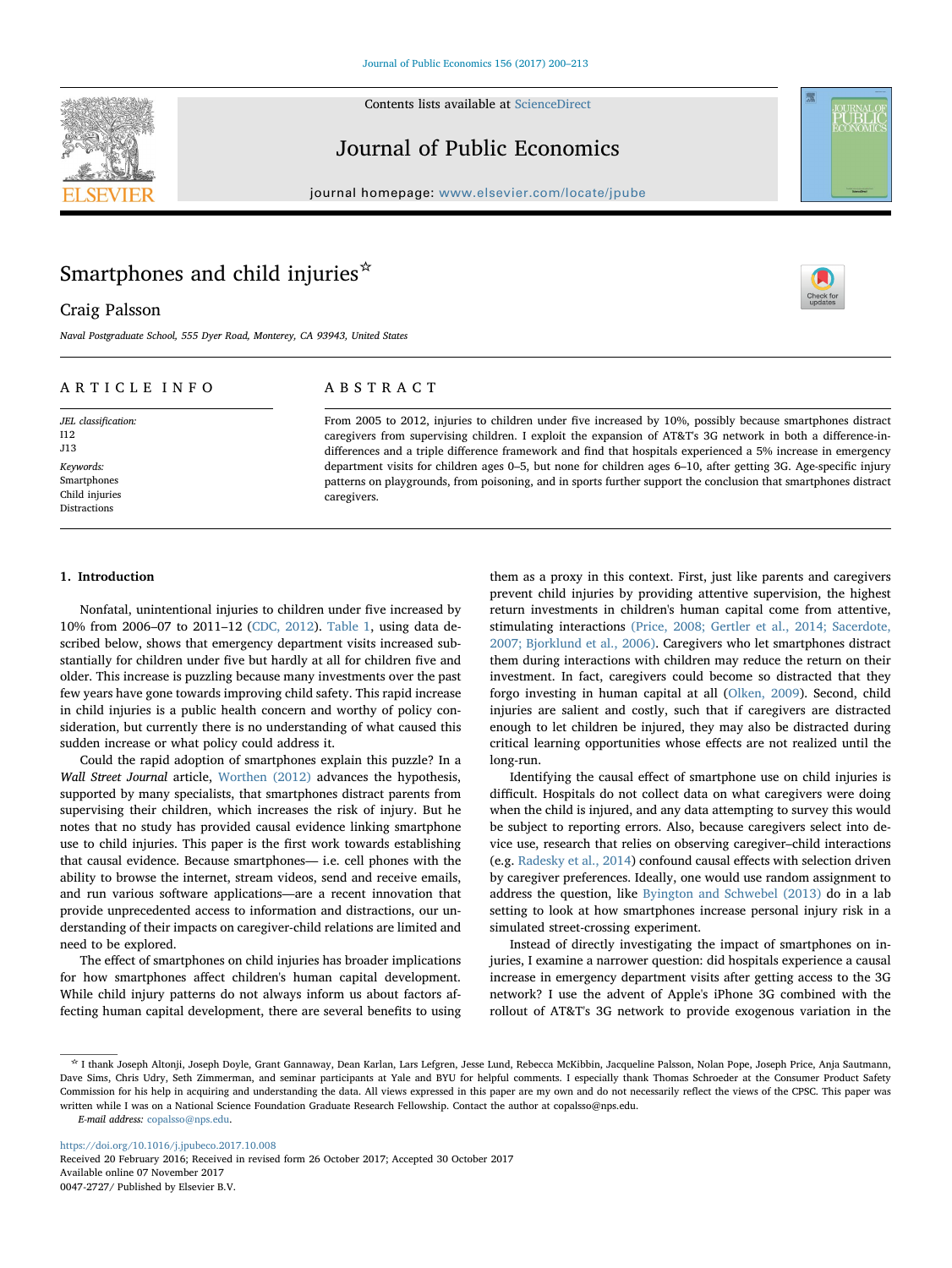# <span id="page-1-0"></span>Table 1

Change in National Annual Emergency Department Visits in NEISS data by age group from 2005 to 2012.

| Age            | 2005-06 average | $2011 - 12$ average | Pct. increase |
|----------------|-----------------|---------------------|---------------|
| $\mathbf 0$    | 224,443         | 239,015             | 6%            |
| 1              | 352,350         | 386,498             | 10%           |
| $\overline{2}$ | 370,600         | 400,494             | 8%            |
| 3              | 299,590         | 332,668             | 11%           |
| 4              | 260,815         | 288,085             | 10%           |
| 5              | 243,403         | 251,342             | 3%            |
| 6              | 218,943         | 222,375             | 2%            |
| 7              | 212,250         | 217,986             | 3%            |
| 8              | 218,486         | 223,527             | 2%            |
| 9              | 228,344         | 245,280             | 7%            |
| 10             | 256,700         | 266,439             | 4%            |

Notes: The figures are two year averages; i.e. from January 1 of the first year to December 31 of the second.

ownership and use of smartphones. At the iPhone 3G's release in 2008, consumers could use it only on AT&T's network, and not all cities had immediate access to its 3G network. Because 3G coverage is independent of individual caregiver characteristics and other accidentcausing factors, differences between covered and non-covered areas reflect the influence of smartphones on injuries. For the analysis, I use data that matches AT&T's rollout to hospitals in the National Electronic Injury Surveillance System (NEISS), created by the Consumer Product Safety Commission (CPSC) to track all consumer product related injuries in emergency departments at a nationally representative sample of hospitals.

Using the hospital-level variation in 3G access, I find hospitals experience a 9% increase in emergency department visits for children under five after receiving AT&T's 3G network. To further control for confounding factors that are correlated with 3G entry, I also perform a triple difference analysis, using children between the ages of five and ten as the control group because of their weaker dependence on caregivers for supervision. The triple difference results show that 3G increased ED visits for children under five by 5.3%. Using information on how the injury occurred, I find that injuries increase in riskier activities, when supervision can make a decisive role in preventing accidents, but these effects are absent in activities where the caregivers are not the primary supervisors and in activities where supervision makes no difference on outcomes. The evidence from these results strongly supports a scenario where caregivers are distracted by their smartphones and decrease supervising children.

This paper contributes to a literature on the effects of media on the family and society. Methodologically, I follow the literature, as surveyed by [Price and Dahl \(2012\),](#page-13-4) using natural variation in the availability of the media to estimate the causal effect. Economists have looked at how television and video games affect child human capital development and have found positive [\(Kearney and Levine, 2015;](#page-12-2) [Suziedelyte, 2015\)](#page-12-2) or no effects [\(Gentzkow and Shapiro, 2008](#page-12-3)). Although I do not have direct measures of cognitive effects, I contribute to the literature on media and the environment affecting children. For instance, evidence from Brazil and India shows that television empowered women and decreased fertility [\(La Ferrara et al., 2012; Jensen](#page-12-4) [and Oster, 2009\)](#page-12-4); thus, television could indirectly improve children's long-run outcomes by empowering their mothers and reducing the quantity of children needing resources. Furthermore, [Olken \(2009\)](#page-13-2) shows that radio and television decreased participation in Indonesian social organizations, and some worry that smartphones may have a similar effect on social capital by diverting the attention of those who still participate. My results indicate this may be an issue, since caregivers are allowing themselves to be distracted, resulting in their children being injured.

Regarding cell phones specifically, I examine a new effect

previously unexplored in the literature. One of the most extensive literatures on cell phones is the effect they have on car accidents through distracted driving (for a survey, see [McCartt et al., 2006\)](#page-12-5). Although this is an important issue, most of the time people use their phones is outside of a vehicle, and the literature has little to say on the effects of these uses. Of course, studying these other outcomes is difficult because of measurement and identification. A large contribution I make is introducing a new identification strategy, the rollout of 3G, that may help address other questions on the effect of smartphones on daily life.

#### <span id="page-1-3"></span>2. How smartphones increase injuries

The primary mechanism by which smartphones would increase injuries is by distracting caregivers from supervising children. Distractions have always existed–whether it is reading a book, chatting with a friend, or using a phone–but smartphones provide access to a greater variety and frequency of distractions. Smartphone owners can browse the internet, check social media, and stream videos. Prior to smartphones, caregivers had infrequent access to distractions; text messaging and phone calls can distract only when the other party responds, but smartphones can always access the internet independent of other parties' actions. Moreover, many smartphone content creators have engineered the content to explicitly capture the user's attention in ways unavailable in other formats. The designers optimize content to keep the user engaged, and when the user stops, the content issues alerts to draw the user back.<sup>1</sup> By lowering the costs of accessing distractions, the smartphone increases the opportunity cost of supervising children, and therefore caregivers increase phone usage and decrease supervision.

Another mechanism to consider is that smartphones alter how and where users spend their time. If the distraction mechanism is like a substitution effect, this mechanism would be the income effect: because caregivers are no longer tethered to their place of work, they effectively have more time. For example, after getting a smartphone, a caregiver may take the child to the playground more instead of having the child watch television because the caregiver can now access e-mails there. The child might get injured more, but not because the caregiver is distracted but instead purely because the child goes to the playground more. The smartphone has changed the activities in which the child participates. Under this participation effect, smartphones do not have to distract caregivers to increase injuries: if caregivers and children participate more in activities that are risky, then mechanically the number of injuries will increase. However, data from the American Time Use Survey hints that the participation effect did not drive the increase in injuries. From 2003 to 2015 the average time adults spent in activities with children decreased (Hoff[erth et al., 2015\)](#page-12-6). Thus, the main effect will come from the distraction mechanism.

#### <span id="page-1-4"></span>2.1. Using the 3G rollout

To understand how smartphones influence child injuries, I look at the effect of 3G on hospital emergency department (ED) visits for children under five. This approach relies on the fact that not all cities received 3G at the same time, which affects smartphone use across cities. The identifying assumption is that after controlling for hospital and month-year fixed effects, the arrival of 3G is orthogonal to unobserved factors influencing injuries.

I use the expansion of AT&T's network because it was the exclusive iPhone carrier until  $2011<sup>2</sup>$  $2011<sup>2</sup>$  The iPhone started the modern smartphone era, and it quickly gained a considerable market share after its release:

<span id="page-1-1"></span><sup>&</sup>lt;sup>1</sup> The social network game Cow Clicker by Ian Bogost provides an example of how games can become successful just by exploiting psychological engineering. Players had one objective: click on a cartoon cow every 6 h to try and acquire the most clicks amongst your friends. Users could share their clicks on Facebook. The game became a surprise hit. [https://www.wired.com/2011/12/](https://www.wired.com/2011/12/ff_cowclicker/all/1)ff\_cowclicker/all/1. <sup>2</sup> Apple released the iPhone 3G, 3Gs, 4, 4S during this period, and sales of iPhones

<span id="page-1-2"></span>increased consistently during the entire period.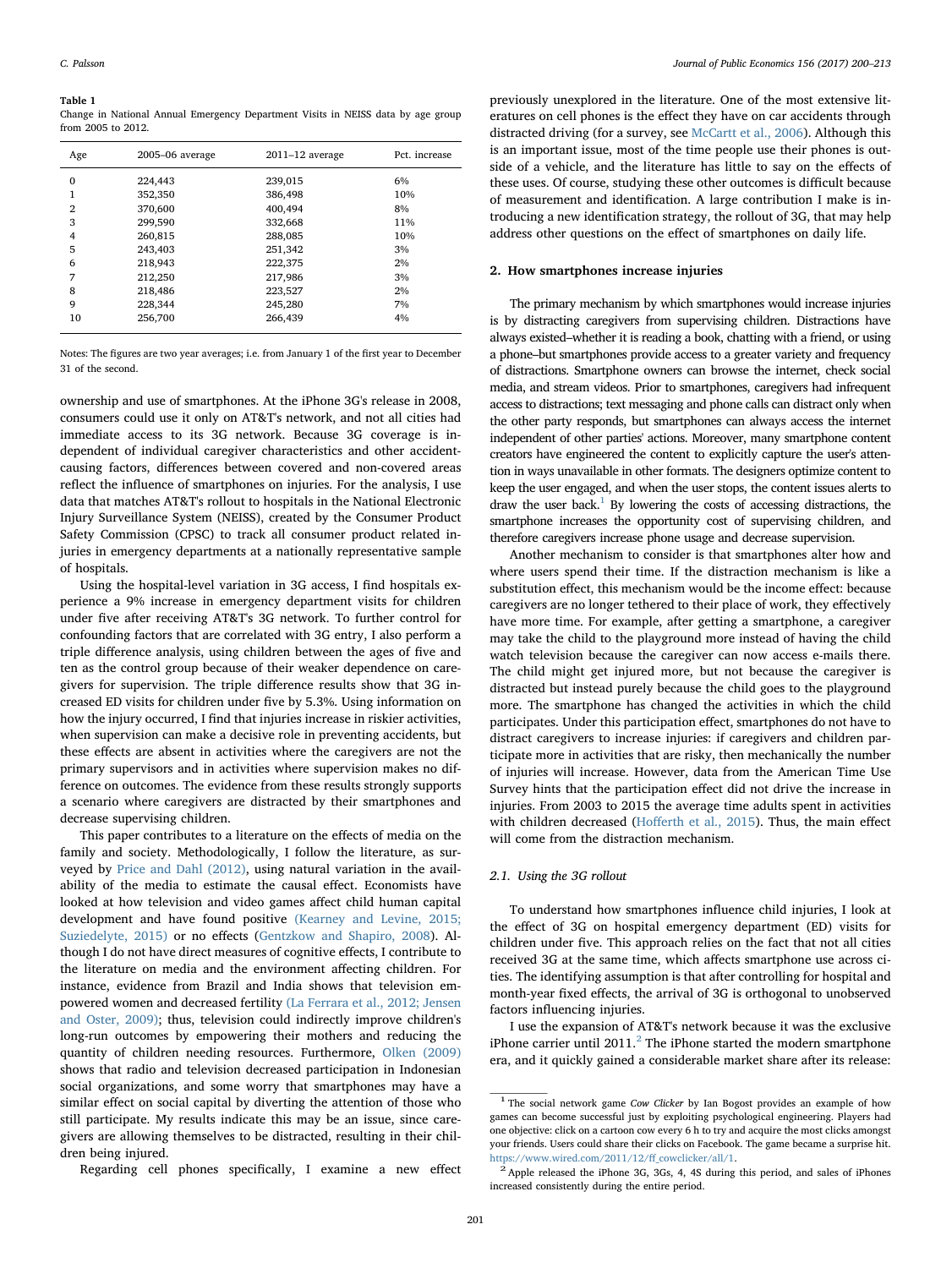in the iPhone 3G's first year, consumers bought over 20 million units and downloaded over 1.5 billion applications from the App Store ([Apple, 2009\)](#page-12-7), and Apple's market share in December 2009 was five times that of its closest competitor, Android ([ComScore, 2010](#page-12-8)). Other networks also provided 3G, but only AT&T could provide the market's most popular phone, and therefore AT&T provided the most important change.

An important question to consider is what drove AT&T's supply decisions; i.e. why markets receive 3G at different times and whether it affects the identification strategy. Establishing a network requires installing enough infrastructure to provide seamless coverage, and this infrastructure requires large capital outlays. For instance, for AT&T to build a 3G network, in less than two years it spent \$30 million in Houston, \$40 million in Chicago, \$50 million in Dallas, and \$65 million in San Francisco [\(AT&T, 2009a,b](#page-12-9),[c, 2010\)](#page-12-10). At a minimum, a firm would not enter the market unless the present expected value of revenues exceeded the cost of installation. Uncertainty about adoption reduces the expected revenues, and uncertainty could vary across markets. Furthermore, AT&T has to consider that the technology is evolving and that upgrades (such as 4G) will also require costly installations. Thus market entry is an optimal stopping problem, which creates variation in the timing of entry across markets.

For my identification strategy to be valid, AT&T's supply decisions must be orthogonal to other unobservable factors that influence injuries and changed over time. Fig. A1 shows the geographical distribution of hospitals with dots representing how long they had 3G, and an urbanrural pattern, where urban areas receive 3G sooner, is clearly present. A hazard analysis, reported in Table A2, confirms this pattern and reveals that early 3G adopters had higher population levels and density, but did not have higher household incomes, than later adopters. Populationbased expansion is consistent with similar products that benefit from network externalities; for example, population patterns predict Uber's rollout too [\(Hall et al., 2017\)](#page-12-11). Population differences and other unobserved, time-invariant factors that influence AT&T's supply decisions will be captured in the hospital fixed effects. If population growth is parallel across cities, then the month-year fixed effects will capture it; nevertheless, [Section 5](#page-7-0) examines differences in population growth specifically. The month-year fixed effects also control for the macro shocks, such as the recession, that affect all cities at the same time. Controlling for these fixed effects, the presence of 3G is exogenous to other factors affecting ED visits.

The variation in AT&T's 3G coverage coincides with the increase in child ED visits. [Fig. 1](#page-2-0) shows the fraction of hospital-months that have 3G coverage by year. In 2008, just under 30% of hospital-months had 3G coverage, and in the final years about 80% of hospital-months were covered. About 20% of the hospitals even today do not have 3G coverage. [Fig. 1](#page-2-0) also plots the aggregate number of injuries for each year in the same graph, and a very strong correlation emerges. The correlation is insufficient to prove the causal hypothesis, but it gives proper motivation for the rest of the analysis.

# <span id="page-2-2"></span>2.2. Predictions

Because individual-level data linking smartphone use and child injuries is unavailable, I follow similar methodology as [Moretti \(2011\)](#page-12-12) and outline intuitive comparative statistics that I can use on aggregate data. Taking the two mechanisms (distraction and participation) mentioned above into consideration, I outline three hypotheses that will guide my empirical work.

Hypothesis 1. If smartphones increase child injuries, then areas that receive 3G will have a greater increase in child ED visits than those without.

The availability of 3G affects the value of a smartphone because without it owners cannot fully exploit the phone's features. Some consumers will purchase a smartphone before 3G in anticipation of the

<span id="page-2-0"></span>

Fig. 1. Nonfatal injuries involving consumer products for children under 5 in the US and Hospital 3G coverage, 2001–2012. Notes: Injury data comes from weighted counts in the NEISS data. The 3G trend is the share of hospital-months in the NEISS data that had 3G in a given year.

network's availability, but even then the consumer cannot use it as much as others who have the network already. Hence, injuries will increase faster in 3G areas. This hypothesis holds for both of the mechanisms.

<span id="page-2-3"></span>Hypothesis 2. Smartphones will increase injuries more for younger kids than for older kids.

In reducing unintentional injuries, supervision has a differential impact by the child's age for two reasons. First, younger children are less able to identify risk and do so slower than older children [\(Hillier](#page-12-13) [and Morrongiello, 1998](#page-12-13)). Caregivers have a strong effect on preventing unintentional injuries [\(Morrongiello and Dawber, 2000; Power et al.,](#page-12-14) [2002; Schwebel and Brezausek, 2004\)](#page-12-14), and being distracted will weaken this effect. Even the policies of childcare services recognize that younger children are at a greater risk of injury without proper super-vision.<sup>[3](#page-2-1)</sup>

The second reason why distractions will have a smaller effect on older children is that older children participate in fewer supervised activities. Because children gain more awareness as they age, caregivers give them more freedom. Furthermore, older kids spend most of the day in school, where smartphones will have little to no effect on the teacher's behavior because of external enforcement. This means that even if caregivers adjust their supervision based on the child's age, the effect is still larger for younger kids.

Hypothesis 3. Holding participation rates constant, smartphones will increase injuries in risky activities but not in low-risk activities.

Decreases in supervision have a differential impact based on the activity's risk-level. If smartphones distract caregivers, then we should see more injuries in high-risk activities. High-risk activities alone, however, will not inform us why injuries are increasing. While the distraction mechanism unambiguously implies that injuries will increase in high-risk activities, the participation mechanism could go either way. If smartphones decrease the opportunity cost of low-risk activities relative to high-risk activities — e.g. children play games on smartphones instead of at the park — then injuries in high-risk activities might decrease. On the other hand, if it decreases the opportunity cost of high-risk activities relative to low-risk— e.g. caregivers take their kids to the playground more because they can still do work

<span id="page-2-1"></span> $^3$  For example, to be accredited by the National Association for the Education of Young Children (NAEYC), an early childhood program must have higher staff-to-child ratios for younger children: two teachers can coteach a class of up to 24 kindergartners (about age 5), but the same two teachers for a class of one to two year olds could have at most 12 toddlers ([NAEYC, 2013,](#page-12-15) p 89).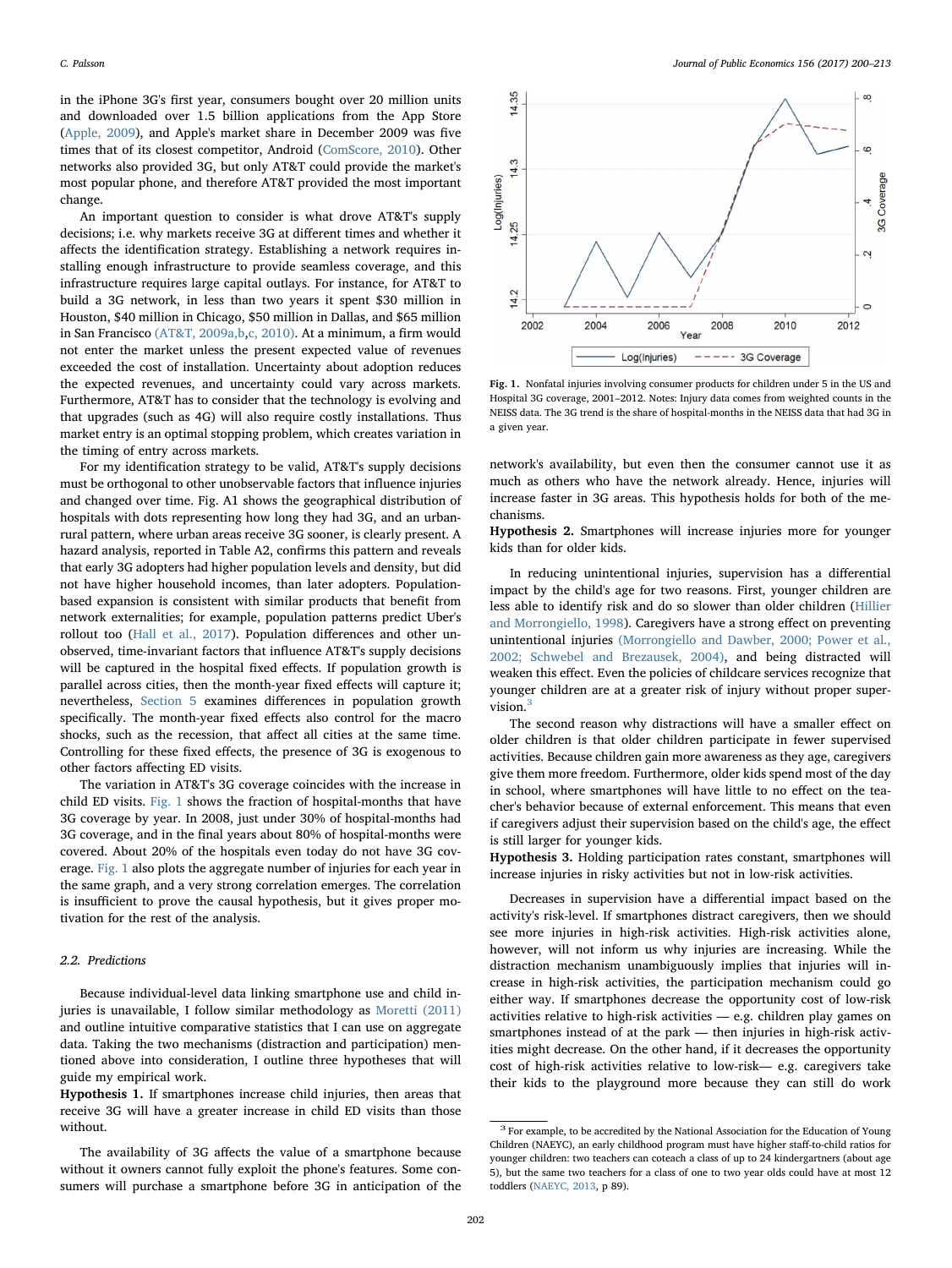there— then injuries in high-risk activities will increase. To distinguish between the participation and attention mechanisms, we need to find a high-risk activity whose participation rates do not change once caregivers have smartphones.

If smartphones decrease supervision, then there should be no increase in injuries in activities where the child is supervised by someone without or unable to use a smartphone or in activities where adult supervision has a negligible impact on injuries. For example, at school, teachers face external consequences for using cell phones when they monitor students. Because their cell phone use is restricted, we should not observe increases in injuries at schools. Similarly, in sport-related activities, injuries occur regardless of adult inputs because supervisors cannot directly intervene and verbal inputs can be drowned out by the environment. This implication provides a falsification test of the attention hypothesis.

#### 3. Data on injuries and 3G coverage

Testing the hypotheses from [Section 2.2](#page-2-2) requires combining injury data with the 3G rollout, as described below.

# 3.1. NEISS

Data for nonfatal child injuries come from the National Electronic Injury Surveillance System (NEISS) run by the Consumer Product Safety Commission (CPSC) to aid its mission of protecting consumers. From the population of U.S. hospitals, the CPSC used stratified random sampling to select 100 for observation, employing enumerators at each hospital.[4](#page-3-0) The enumerators review daily records for all of the hospital's emergency cases and record "all consumer product-related emergency visits" [\(CPSC, 2014\)](#page-12-16). The CPSC defines "consumer product" and "product-related" broadly enough that the database represents 67% of all unintentional injuries. $5$  NEISS records the patient's age, where the injury occurred (e.g. home, school, etc.), the product involved, and the hospital where the patient was treated. The CPSC has collected these data since 1971, and it has made no major changes to the system since 2000 [CPSC \(2000\).](#page-12-17)

The data are particularly useful for this research question because the CPSC's interest in how an injury occurred helps overcome the reporting problem. Other data sets might contain a broader sample of hospitals or more detailed information on the injury and treatment, but the research question concerns how injuries happen. No data set can overcome the reporting problems involved with directly measuring whether the child was injured because the caregiver was looking at a smartphone–the adult might not be aware of the smartphone's role or could obfuscate to cover guilt. To be clear, no variables correspond to whether a phone was involved in the injury. The CPSC does provide a code for whether a phone was involved, but these are cases where the patient was on the phone or hurt by a phone. For example, in one case a 45 year-old man missed catching a thrown phone, and it hit him in the mouth giving him a 3.5 cm laceration on the  $lip<sup>6</sup>$  $lip<sup>6</sup>$  $lip<sup>6</sup>$  In these cases, the phone directly interacts with the patient, but the injuries we are

interested in occur when the phone interacts with a supervisor and the patient gets injured. Nevertheless, because the data detail the injury's circumstances, I can provide indirect evidence of smartphone distraction by classifying situations according to how risky they are without supervision. For instance, young children face a lot of risk on playgrounds when caregivers do not monitor them; therefore, a sudden increase in playground injuries once smartphones arrive supports the distraction hypothesis. The analyses in [Sections 4.1 and 4.2](#page-4-0) look at all injuries, regardless of the activity or product involved, and then subsequent analyses in [Section 4.3](#page-6-0) take advantage of specific location and product codes to get at the distraction mechanism.

## <span id="page-3-7"></span>3.2. AT&T's 3G rollout

Data for the AT&T 3G coverage comes from AT&T press releases available on its website. With the completion of almost every 3G installation, AT&T issued a press release announcing the cities where it had extended coverage. Using the date of the press release and the cities named, I can reconstruct the rollout of coverage. To validate the press releases and fill gaps, I also grabbed historical data for the AT&T Coverage Viewer from the Internet Archive Way Back Machine<sup>[7](#page-3-3)</sup>. To construct my treatment variable, I found when each hospital received 3G coverage from AT&T.

Coverage is a binary variable equal to one after the iPhone release in July 200[8](#page-3-4) as soon as a city within 35 miles of the hospital receives 3G.<sup>8</sup> Some cities received 3G in 2008 before July, but the treatment is access to 3G and the iPhone 3G, so these observations are coded as not having 3G until July.<sup>[9](#page-3-5)</sup> The 35 mile radius accounts for the fact that the coverage lists only mention big cities when they mean surrounding areas also received 3G at the same time. For example, the NEISS data include a hospital in Gaithersburg, Maryland, but Gaithersburg is never mentioned in the coverage lists or press releases; however, it is about 15 miles from Washington, D.C. and 30 miles from Baltimore, and a coverage map from 2008 clearly shows that the Gaithersburg area was covered. Hence, the radius accounts for the coverage data citing only major cities.

To clarify, the radius is intended to capture the AT&T network, not the distance between patients and hospitals. Patients drive much shorter distances to reach hospitals, but shortening the radius leads to significant measurement error. For example, suppose we cut the radius from 35 miles to 15. Under these two radiuses, 80% of the entry dates are the same, but of those that do not match the 15 mile radius codes 90% as never getting 3G. The shorter radius is too strict to match any cities in the data.

We can see the problem the shorter radius creates by looking at AT&T's coverage map in July 2008. Although the maps do not exist for every month, the July 2008 map was widely circulated to warn con-sumers ahead of the iPhone 3G release.<sup>[10](#page-3-6)</sup> The map gives a measure of coverage at a single point in time and allows us to check the radius approach against actual coverage. Of the cities that the 15 mile radius codes as never treated, 40% had 3G in July 2008. In contrast, the

<span id="page-3-0"></span><sup>4</sup> The CPSC divided all 5388 hospitals in the United States into four strata. One stratum consisted of all children's hospitals in the universe  $(n = 50)$  regardless of size. They divided the remaining hospitals into four strata based on the total number of annual emergency department visits. Surveyors then randomly selected hospitals within each

<span id="page-3-1"></span>strata. For further information on the sampling procedure, see [Schroeder and Ault \(2001\).](#page-13-5) <sup>5</sup> The CPSC defines consumer product as " any article produced or distributed for use by a consumer in or around a home, school or recreational area." Product-related includes (1) all poisonings and chemical burns to children under 5 years of age, (2) all injuries where a consumer product, sport, or recreational activity is associated with the reason for the visit or related to a condition treated, and (3) illnesses only if a consumer product/

<span id="page-3-2"></span>activity is associated with the onset of the illness. For more information, see [CPSC \(2014\).](#page-12-16)<br><sup>6</sup> CPSC Case #101218722. Common injuries under this category include senior citizens falling out of bed while reaching for a phone, people tripping over telephone cords, or users getting shocked while plugging a phone into an outlet.

<span id="page-3-3"></span><sup>7</sup> The AT&T Coverage Viewer provides a lsit of cities with 3G available and can be accessed at [http://www.wireless.att.com/coverageviewer/popUp\\_3g.jsp](http://www.wireless.att.com/coverageviewer/popUp_3g.jsp). The Internet Archive Way Back Machine allows users to access cached versions of web pages by date

<span id="page-3-4"></span>and is available at [http://www.archive.org/web.](http://www.archive.org/web)  $^{\rm 8}$  In Table A1, I list the cities in the NEISS according to when they got 3G. For clarity of presentation in the table, I group the hospitals into five periods, but in the analysis I use the exact month and year the city received 3G.  $^\mathrm{9}$  In regressions not reported here, I defined an additional treatment variable for

<span id="page-3-5"></span>whether a city had 3G in a month before July 2008. The point estimate for this treatment was less than 0.001 and was statistically insignificant, which suggests getting 3G without an iPhone had no effect. However, the treatment could be identified off of only three months of data, and therefore was not included in this paper.  $10\,$  For an example, see Nicholas Deleon's Techcrunch article "Are you in an AT&T 3G

<span id="page-3-6"></span>coverage area?" published July 10, 2008. Available at [https://techcrunch.com/2008/07/](https://techcrunch.com/2008/07/10/are-you-in-an-att-3g-coverage-area/) [10/are-you-in-an-att-3g-coverage-area/.](https://techcrunch.com/2008/07/10/are-you-in-an-att-3g-coverage-area/)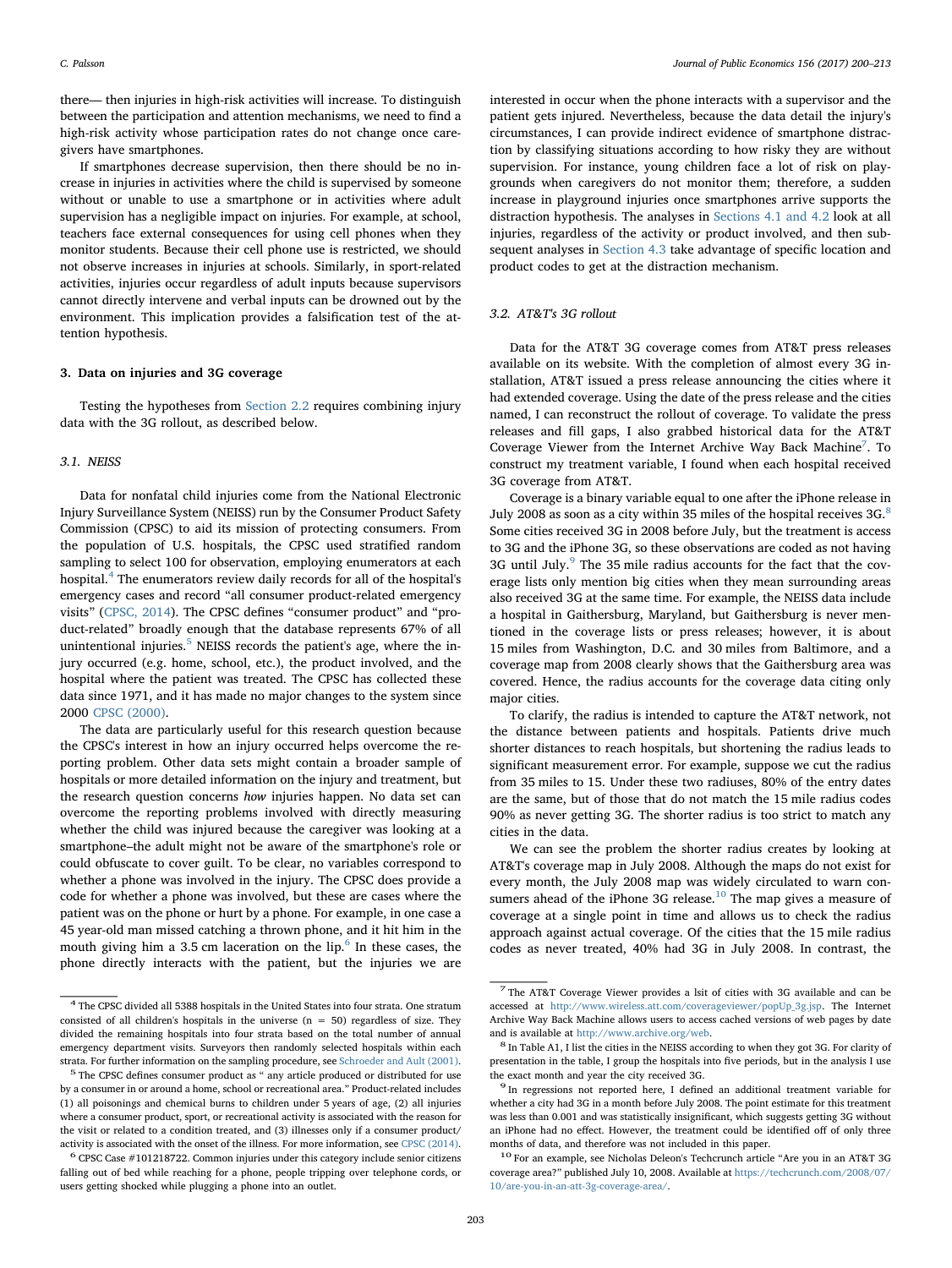35 mile radius correctly codes all but one of these. In a world where 3G coverage is expanding and smartphone penetration increasing, coding treatment is like travelling by train: if you catch an earlier train, you spend some time sitting around but you still reach your destination, whereas if you miss the last train you never make it. Similarly, if the 35 mile radius codes treatment too early, the worst case scenario is that eventually the coding is correct, whereas if the 15 mile radius misses treatment it never codes the city as treated. Thus the shorter radius leads to more measurement error and confounds the treatment effect. Therefore, throughout the paper I use the 35 mile radius. Nevertheless, [Section 5](#page-7-0) examines the result's robustness to using a 15 mile radius.

#### 3.3. Privacy restrictions

Because the NEISS contains sensitive patient information, the CPSC cannot release the hospital or city where the patient was treated. The CPSC can release the list of all cities in the data, but it cannot release matched city–incident data. To maintain privacy standards, I used the city list and coded the 3G roll-out, as detailed above; I then sent the matched list to the CPSC, who merged the coverage data onto the NEISS and removed any identifying information. The data contain anonymized hospital identifiers, which allow me to identify the same hospital across observations, but I do not know where the hospital is in the U.S. The CPSC agreed to provide the data because my treatment variable is binary and 3G expands in waves, limiting the opportunity to identify specific hospitals. The CPSC does not allow continuous variables, on the other hand, because someone could more easily use them to identify the observations and violate the privacy concerns. $^{11}$  $^{11}$  $^{11}$  Thus, I cannot add variables such as population or smartphone use rates. This restriction prevents me from estimating the elasticity of injuries to the population of smartphone users, but it does not inhibit finding causal effects of 3G on ED visits.

The big strength of the data is that it is a large, high-frequency panel. Controlling for hospital fixed effects eliminates permanent, unobservable differences across hospitals correlated with the 3G expansion. Furthermore, I can control for hospital-specific trends in injuries. The data do have their weaknesses. For instance, children could be injured in a non-consumer product related accident, which account for a third of unintentional injuries, or enumerators could miscode injuries. More importantly, using this data imposes a restriction that the injury had to be severe enough to warrant a hospital visit.

The unit of observation in the final data set is the total ED visits at hospital  $h$  in month  $t$  for age  $a$ . The sample starts in January 2003 and ends in December 2012. The final data set also aggregates injuries at the hospital-month-age level for some products and locations. While the product data is rich in detail, the injury location data (i.e. whether the injury occurred at home, in a public space, etc.) is not as complete, with 25% of the injuries listing "unknown" for the location. I include all of these observations in the main results, but I cannot use them in the analyses in [Section 4.3](#page-6-0) that rely on knowing the location. I assume the unknown locations are random and that omitting them from the location-specific subsets does not bias the results.

#### 4. Testing for a causal link between smartphones and injuries

If smartphones cause injuries by distracting caregivers, then the data should reflect patterns consistent with the hypotheses in [Section 2](#page-1-3). Testing the hypotheses' econometric analogs shows the data are consistent with smartphones distracting caregivers.

#### <span id="page-4-0"></span>4.1. Hypothesis 1: child injuries should increase after 3G arrives

To test the effect of 3G on child ED visits, I do a difference-in-differences analysis exploiting the differential exposure to 3G. I estimate the following regression

$$
\sinh^{-1}(y_{hta}) = \delta_h + \delta_t + \delta_a + \beta 3G_{ht} + \varepsilon_{ht} \tag{1}
$$

where  $y_{hta}$  is the number of visits at hospital h in month t for age group a. The hospital dummies ( $\delta_h$ ) control for permanent differences across hospitals, and the month-year dummies  $(\delta_t)$  control for transitory shocks that affect all hospitals in the same period. The age dummies  $(\delta_a)$ account for differences across the ages included in the sample, which is limited to patients under the age of five. I use the inverse hyperbolic sine (IHS) as the dependent variable to resolve concerns with months where a hospital records zero ED visits for an age group.<sup>[12](#page-4-2)</sup> In a regression framework, the IHS behaves like the log transformation ([Burbidge et al., 1988](#page-12-18)), but the IHS is defined at zero. The coefficient can be interpreted as a percentage change. The results are robust to other dependent variable specifications, which I include in Appendix Table A3.

The results show that ED visits for children under five increased after 3G arrived. [Table 2](#page-5-0) shows that after 3G entered, ED visits increased by 9–10%, and the estimate is significant at the 5% level with standard errors clustered at the hospital level. Column 2 in [Table 2](#page-5-0) estimates the same regression with hospital-specific trends to control and the magnitude drops to 4%. This second estimate is not significantly different from zero, but it is also not significantly different than the first estimate. Measuring a smaller treatment effect after including hospital-specific trends is consistent with the discussion in [Meer](#page-12-19) [and West \(2016\),](#page-12-19) which shows that time trends as controls can attenuate estimates in a difference-in-differences framework.

The difference-in-differences' validity relies on the parallel trends assumption, and to test for this assumption I estimate a regression that includes dummies for six-month bins before and after 3G entrance. The parallel trends assumption predicts that  $\beta_t = 0$  for all t before 3G and  $\beta_t > 0$  for all t after. The results are consistent with these predictions. I plot the coefficients and their standard errors in [Fig. 2](#page-5-1). The omitted group is the six months prior to the entrance of 3G, such that all coefficients are relative to the injuries occurring in this period. All of the pre-period coefficients are indistinguishable from zero; furthermore, there is no distinct trend in the magnitudes, and the coefficients even flip signs. On the other hand, all of the post-period coefficients are positive and most are statistically significant. Thus, before 3G arrived, treated areas looked similar to non-treated areas, and only after 3G arrived did they diverge.

# 4.2. Hypothesis 2: injuries should increase more for younger children than older children

[Hypothesis 2](#page-2-3) says we can use variation across age groups in a triple differences analysis to identify the effect. If injuries increase because smartphones distract caregivers, then older children provide a natural comparison group because they rely less on caregivers when evaluating risky situations. By splitting the observations into under five years old and five and older, I estimate the following regression

$$
\sinh^{-1}(y_{hta}) = \delta_h + \delta_t + \delta_a + \delta_h * \text{Under5}_a + \delta_t * \text{Under5}_a + \beta_1 3G_{ht} + \beta_2 3G_{ht} * \text{Under5}_a + \varepsilon_{hta}.
$$
 (2)

This regression includes all injuries to children 10 and younger, with the Under $5_a$  dummy indicating whether age group  $a$  is young enough to be affected by 3G. [Hypothesis 2](#page-2-3) predicts that there should be no effect of 3G on older children ( $\beta_1 = 0$ ) and a positive effect for younger children ( $\beta_2 > 0$ ).

<span id="page-4-1"></span><sup>&</sup>lt;sup>11</sup> For example, if the data contained the city's population, it would take little work to match the observations with the city list. 12 14.8% of hospital-month-age group observations record zero visits.

<span id="page-4-2"></span>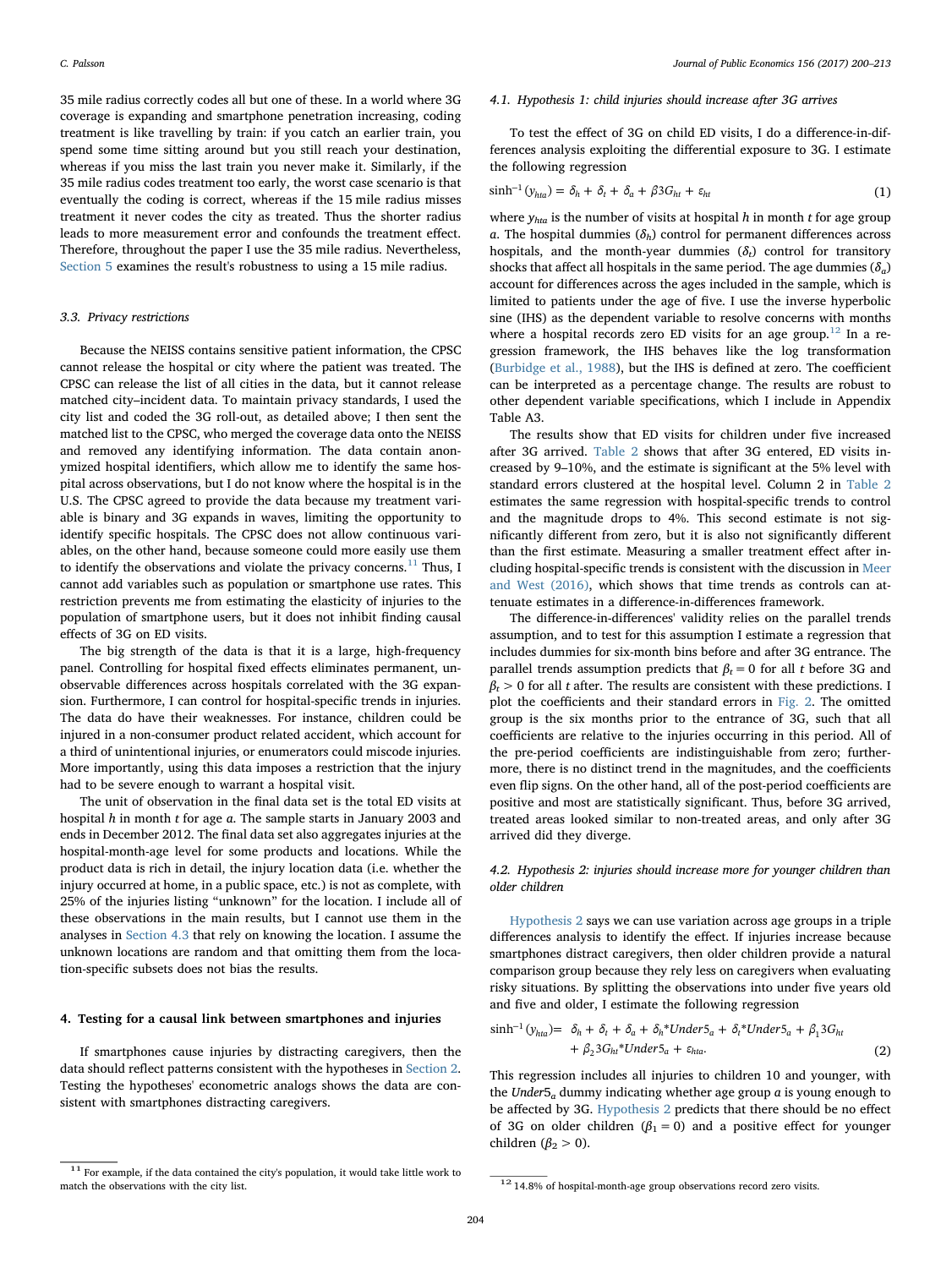#### <span id="page-5-0"></span>Table 2

Difference-in-differences estimates of the effect of 3G on child injuries.

|                         | (1)        | (2)     |
|-------------------------|------------|---------|
| 3G                      | $0.096$ ** | 0.041   |
|                         | [0.046]    | [0.031] |
| Hospital-specific trend | No         | Yes     |
| N                       | 54,865     | 54,865  |
| Adjusted $R^2$          | 0.83       | 0.84    |

Notes: The dependent variable is the inverse hyperbolic sine of the number of ED visits for children  $a$  years old in hospital  $h$  in month  $t$ , and sample includes only ED visits for children under five. All regressions contain hospital, age, and month fixed effects. Standard errors are clustered at the hospital level.

<span id="page-5-4"></span>\*\*  $p < 0.05$ .

<span id="page-5-1"></span>

Fig. 2. Checking pre-existing trends: the effect of 3G over time on injuries to children 5 and under. Notes: Coefficients come from a specification similar to [Table 2](#page-5-0) (see notes) except instead of a 3G dummy the regression uses time dummies grouped in six-month bins. Positive values of T correspond to months after the market received 3G, and negative indicate before.

The triple difference approach supports the conclusion that smartphones increased child injuries and is responsible for most of the increase from 2005 to 2012. The results reported in [Table 3](#page-5-2) indicate that the effect falls on the younger children. Older children experience a 4–5% increase in injuries, but this coefficient is not statistically significant. Younger children, on the other hand, see a 5% increase above the older children, significant at the 5% level. Again, consistent with

#### <span id="page-5-2"></span>Table 3

Triple difference estimates of the effect of 3G on child injuries.

|                                   | (1)       | (2)       |
|-----------------------------------|-----------|-----------|
| $3G*(Age < 5)$                    | $0.050*$  | 0.042     |
|                                   | [0.022]   | [0.027]   |
| 3G                                | 0.046     | $-0.0013$ |
|                                   | [0.043]   | [0.032]   |
| Age $< 5$                         | $0.54***$ | $0.58***$ |
|                                   | [0.037]   | [0.048]   |
| Hospital-age-group-specific trend | Nο        | Yes       |
| N                                 | 120,703   | 120,703   |
| Adjusted $R^2$                    | 0.81      | 0.82      |

Notes: The dependent variable is the inverse hyperbolic sine of the number of ED visits for children  $a$  years old in hospital  $h$  in month  $t$ , and sample includes ED visits for children ten and under. All regressions contain hospital, age, and month fixed effects as well as agegroup-hospital and age-group-month interactions. The hospital-age-group-specific trend is a linear trend for each age group ("under five" and "five and over") in each hospital. Standard errors are clustered at the hospital level.

<span id="page-5-5"></span> $*$  p < 0.10.

findings in [Meer and West \(2016\),](#page-12-19) including hospital-age-group trends attenuates the estimate for younger children to 4% and eliminates any effect for older children. This finding is robust to other regression specifications reported in Appendix Table A3. Of the estimated effect in the original difference-in-differences regression, factors that affect everyone explain 48%, and 3G expansion explains the remaining 52%.

The triple difference results eliminate many confounding factors because they show no evidence of increase for injuries to older children. If migration or improved facilities were the cause, we would observe a change for children of all ages. Indeed, any alternate hypothesis must explain why the effect differs by age. The expansion of 3G coincides with the same time period as the recession, which had a differential effect across cities and could through some mechanism increase injuries or ED visits. But a recession story cannot explain why ED visits increase only for the younger kids. Second, the analysis dispenses supply-side explanations. These supply-side stories involve local changes that increase ED visits—for example, new playgrounds that provide more opportunities for children to get hurt, or hospital improvements that increase the demand for ED services—and are correlated with the treatment. But again, these explanations cannot explain the differential results by age.

### 4.2.1. Treatment heterogeneity by age

While splitting children between younger and older than five is not completely arbitrary, it can mask heterogeneous effects by age. Separating the groups at age five makes sense considering children in the U.S. start school at that age and therefore move into an environment where the probability of injury greatly decreases. Yet there is no reason why the effect should be the same for all kids under five, and even kids five and over could still suffer from distracted caregivers. The hypothesis states the effect should be decreasing in age, since two yearolds need more supervision than three year-olds, and so forth.

To address the heterogeneity, I run a triple difference regression separately for each age group younger than ten, using injuries to ten year-olds as the control group; i.e. I run ten different regressions for each age group from zero to nine, each with ten year-olds as the control group. [Fig. 3](#page-5-3) plots the coefficients for the 3G treatment from each regression, and the pattern is clear: the effect is decreasing with age.

#### 4.2.2. Feasibility of magnitudes

So far, I have focused on making a causal case for injuries increasing after 3G arrives, but I have ignored the magnitudes. The triple difference results indicate that hospitals had 5% more ED visits for children under five after 3G entered. But is this even a feasible effect size given

<span id="page-5-3"></span>

Fig. 3. Effect of 3G on hospital ED visits by age group. Notes: Coefficients are the treatment effects in a triple difference regression pairing each age group with 10 year olds as the control group. Standard errors are clustered at the hospital level.

<span id="page-5-6"></span><sup>\*\*\*</sup>  $p < 0.01$ .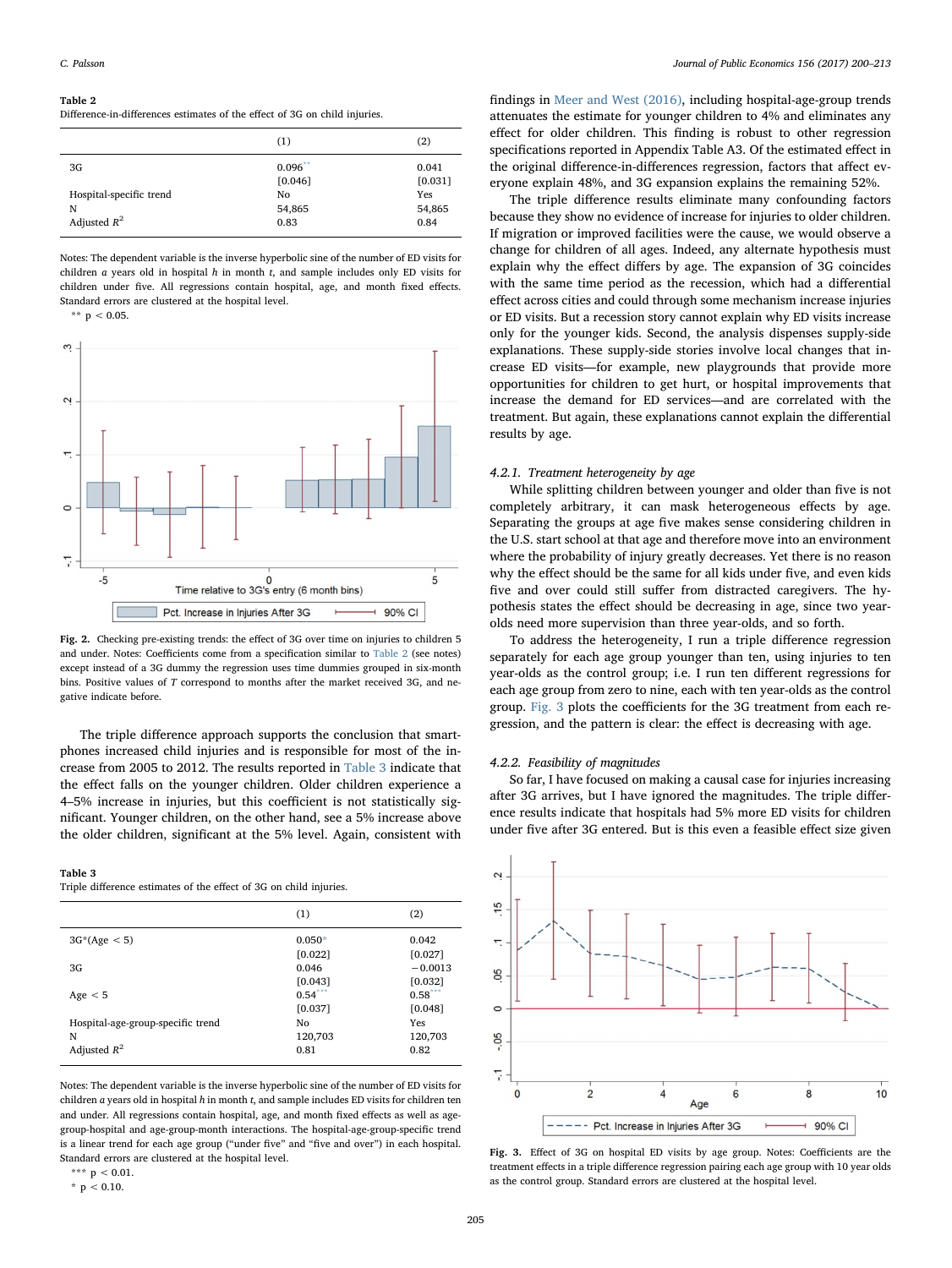the market penetration of smartphones?

A back-of-the-envelope calculation shows this is a reasonable effect. Assuming the effect is constant for the whole country, I take the 2005–06 average injuries for each age group under 5, found in [Table 1](#page-1-0), and multiply them by 5%, the coefficient from the triple difference specification. This calculation says that we would find an extra 75,390 injuries by 2011, when the 3G coverage is complete. According to the PewResearch Internet Project (Pew Research Center, 2011), in 2011, 7% of Americans adults owned a smartphone and had a child under the age of 5. Taking the adult population of the U.S. to be 250 million, then the implied injury rate is 4.3 out of every 1000 parents of children 5 and under who use a smartphone experience an injury. To put this number in perspective, the injury rate for cars is about 10.6 per 1000 drivers [\(NHTSA, 2010](#page-12-20)); the injury rate from cars is more than twice the injury rate for smartphone users, yet the car injury rate is not high enough to prevent millions of drivers from taking the risk every day. Hence, while the increase is significant relative to the overall injury rates, it does not seem unreasonable to believe relative to the population of smartphone users.

Comparing the effects of smartphones on child injuries with the effects of cell phones on car accidents raises questions on how phone users adapt to increased risk. The two most convincing papers in the cell phones and car accidents literature find opposite results. [Redelmeier and Tibshirani \(1997\)](#page-13-6) use cell phone bills to match phone use with the timing of accidents and find that the risk of collision was four times higher while using a phone. On the other hand, [Bhargava](#page-12-21) [and Pathania \(2013\)](#page-12-21) use variation in cell phone pricing in a regression discontinuity design and find small effects. But the data from these two studies are separated by 10 years, and users might have adapted to the increased risk over this period. I look at a period of introduction and rapid adoption, allowing me to look at outcomes before users can adapt. [Fig. 1](#page-2-0) shows that injuries quickly increased from 2008 to 2010 and then leveled off, suggesting that caregivers might have already adapted by the end of the period. More work should be done on the short– and long–term effects of cell phones on accident risk.

## <span id="page-6-0"></span>4.3. Hypothesis 3: smartphones increase injuries where supervision is important

Testing this hypothesis uses variation in how the injury occurred to identify distraction as the causal mechanism. If smartphones distract caregivers, we should observe injuries increase in activities where caregivers play a significant role in preventing injuries and no change where they have little influence. Below I provide three examples of activities that vary in their supervision levels.

To test for differences in caregiver influence, I hold risk constant by looking at injuries that occur on playground equipment but at different places. With the NEISS data, I can split injuries between those that happen at school playgrounds and those that happen at non-school playgrounds. Injuries that occur at school are unlikely to be influenced by smartphones since the teachers face external incentives to not use their phones when they should be supervising. Furthermore, teacher supervision is divided across many children, such that an overall decrease in supervision is a much smaller decrease when considered in per child terms. On the other hand, if the distraction effect exists, then nonschool playground injuries could increase since caregivers are more likely to supervise children in these situations.

Two distinct triple difference strategies suggest smartphones increased injuries. The first strategy compares ED visits across ages for the same type of playground. For example, the regression in the first column and row of [Table 4](#page-6-1) includes only injuries that happen on nonschool playgrounds and compares children age zero to one with ten year-olds. The identifying assumption here is that ten year-olds do not need supervision and are therefore unaffected when smartphones distract caregivers. Under this strategy, ED visits from school playground accidents serve as a placebo test. The first two columns of [Table 4](#page-6-1) report <span id="page-6-1"></span>Table 4

The effect of 3G on playground injuries: results from different triple difference strategies.

|                | (1)                  | (2)                | (3)                |
|----------------|----------------------|--------------------|--------------------|
| Treated        | Row age on non-      | Row age on school  | Row age on non-    |
|                | school playgrounds   | playgrounds        | school playgrounds |
| control        | 10 year-olds on non- | 10 year-olds on    | Row age on school  |
|                | school playgrounds   | school playgrounds | playgrounds        |
| Age 0          | $-0.015$             | $-0.0068$          | $-0.0022$          |
|                | [0.015]              | [0.016]            | [0.0074]           |
| $\mathbf{1}$   | $0.037**$            | $-0.0055$          | $0.049***$         |
|                | [0.017]              | [0.016]            | [0.017]            |
| $\overline{2}$ | $0.036*$             | $-0.00018$         | 0.043              |
|                | [0.019]              | [0.017]            | [0.018]            |
| 3              | 0.019                | $-0.019$           | $0.044$ **         |
|                | [0.017]              | [0.017]            | [0.020]            |
| 4              | $0.050$ **           | 0.008              | $0.048***$         |
|                | [0.020]              | [0.019]            | [0.018]            |
| 5              | 0.022                | $-0.011$           | 0.039              |
|                | [0.021]              | [0.018]            | [0.028]            |
| 6              | 0.046                | $-0.0097$          | 0.062              |
|                | [0.023]              | [0.018]            | [0.029]            |
| 7              | $0.039*$             | $-0.0081$          | 0.054              |
|                | [0.022]              | [0.016]            | [0.026]            |
| 8              | $0.040$ **           | $-0.0034$          | $0.050**$          |
|                | [0.018]              | [0.016]            | [0.025]            |
| 9              | 0.024                | $-0.0096$          | $0.040^{n}$        |
|                | [0.018]              | [0.015]            | [0.020]            |
| 10             |                      |                    | 0.0064             |
|                |                      |                    | [0.019]            |
|                |                      |                    |                    |

Notes: Each cell reports the triple difference coefficient from a different regression. All regressions use differences across hospitals before and after 3G entrance, but the third difference varies across regressions as indicated by the treated and control groups at the top of each column. All regressions have 21,946 observations, and standard errors are clustered at the hospital level.

the triple difference coefficient from 20 regressions, 10 ages and two types of playgrounds. Consistent with the hypothesis, injuries increased for non-school playgrounds but did not change for school playgrounds. Indeed, the school playground injuries hint that playground-related injuries may have decreased over this period had smartphones not entered. It is important to note that there was no increase for nonschool playground injuries children under one, who are too small to play on playgrounds and effectively serve as an additional placebo test strengthening the identification strategy's validity.

The second strategy compares ED visits for the same age across playground types. The identifying assumption is that smartphones affect injuries at non-school playgrounds but not at school playgrounds. This specification eliminates concerns of whether ten year-olds serve as an adequate control group for two year-olds by using the same age as a control group. [Table 4](#page-6-1)'s third column reports the 11 triple difference coefficients. The story stays the same— injuries increase on non-school playgrounds after 3G arrives.

Unfortunately, these results alone cannot tell us whether the increase in injuries comes from the distraction effect or the participation effect, since either could cause this increase. Indeed, the equal effect across all ages could be because the participation mechanism is nonzero since the distraction effect implies a larger impact for younger kids. To test Implication 3, which isolates the distraction effect, I need to identify activities whose participation rates will be unaffected by the introduction of smartphones.

One class of injuries that fits this qualification are poisonings; smartphones should not put caregivers in situations where children are more at risk of ingesting hazardous materials. In fact, the only way 3G could be related to an increase in poisoning is if caregivers are distracted and fail to warn children. In [Fig. 4](#page-7-1) I plot the effect of 3G on ED visits involving poisoning, again using a triple-difference regression by

<span id="page-6-3"></span><sup>\*\*\*</sup>  $p < 0.01$ .

<span id="page-6-2"></span><sup>\*\*</sup>  $p < 0.05$ .

<span id="page-6-4"></span><sup>\*</sup>  $p < 0.1$ .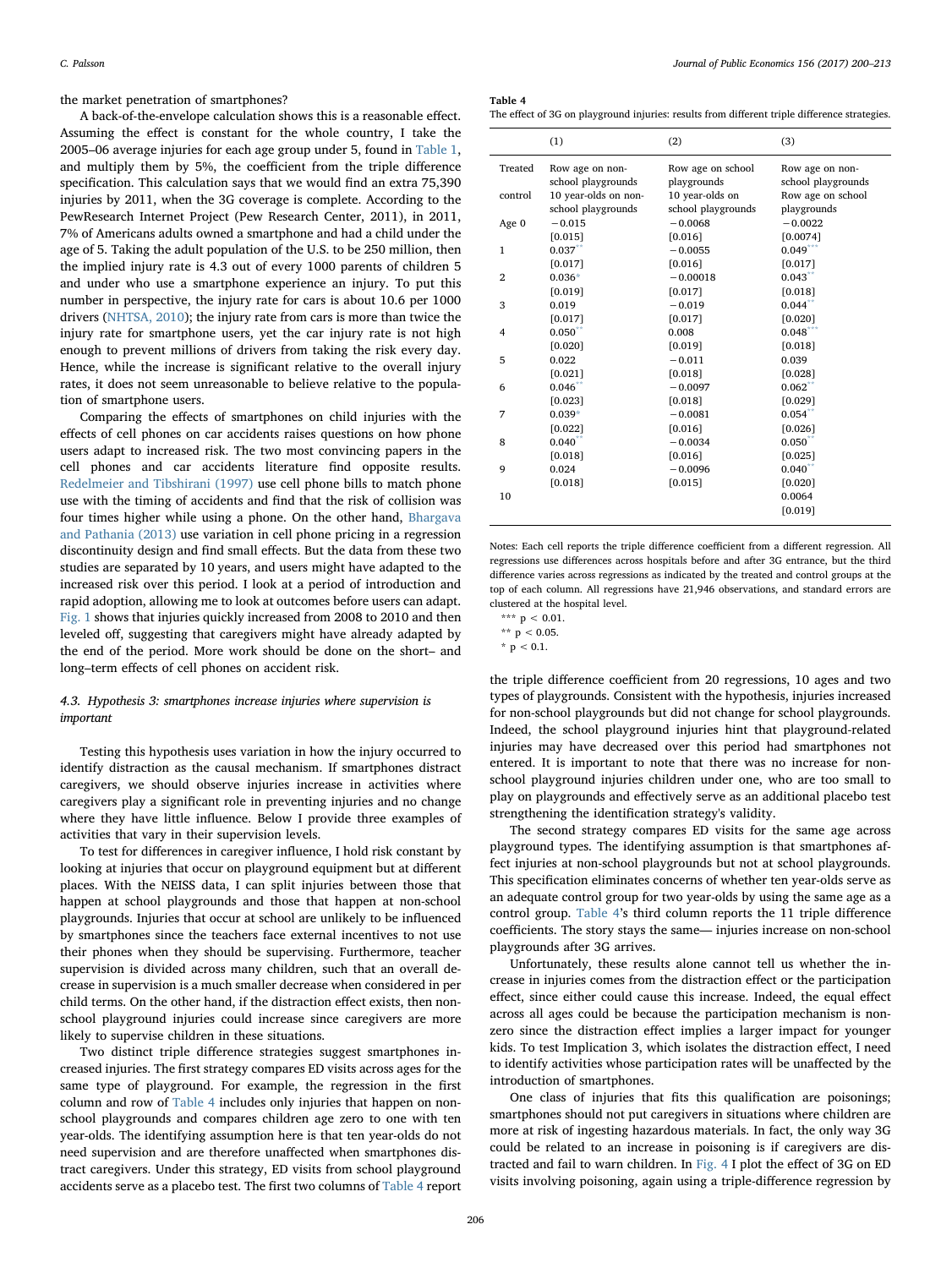<span id="page-7-1"></span>

Fig. 4. Effect of 3G on ED visits involving poisoning. Notes: See the notes for [Fig. 3](#page-5-3). The sample includes only injuries where the patient was poisoned.

age with 10 year-olds as the control group. The pattern unmistakably reflects distracted caregivers: children less than one experience no change because they are not mobile; and children three and older do not either because they have been taught to avoid these materials; but one and two year-olds, the children most dependent on supervision because they are mobile and curious, experience a 6–8% increase in ED visits. The results are consistent with distracted caregivers.

Finally, I look at an activity where supervision makes little difference but participation might increase: sports-related injuries. Spectator input has little effect on the moment-to-moment outcomes in sports, even in the small audiences that view children's sports. Thus, supervision should have no effect on injuries. However, children might play sports more if their caregivers are more willing to take them to play, which would increase injuries. In the sports-only sample<sup>13</sup>, in [Fig. 5](#page-7-3), 3G has no effect on injuries. Because sports are one of the areas where the participation effect would be most evident, this suggests that participation is not driving the injuries.

#### <span id="page-7-0"></span>5. Robustness checks

# 5.1. Timing of the effect

Finally, one concern to resolve is a general time-trend that could confound the analysis. The data cover a long time horizon, and one fear when comparing pre- and post-treatment means is that the time trend was increasing through the entire sample period, and this gradual trend is lost in measuring the treatment effect. In [Table 5](#page-7-4) I present results using three different time horizons: the full sample, one year before and after the iPhone 3G release, and six months before and after. Restricting the sample size reduces the power of my estimates, yet the results are consistent. Even when looking in 2008, I find an increase in injuries only for children under five and only in cities that had 3G coverage at the time of the release. This result is particularly important because this window contains cities that eventually receive 3G but do not have it by the end of 2008, so the result is not an artifact of city-specific characteristics that affect both child injuries and where AT&T chose to expand its market.



<span id="page-7-3"></span>

Fig. 5. Effect of 3G in activities where supervision has little effect: sports injuries. Notes: See the notes for [Fig. 3](#page-5-3). The sample includes only sports-related injuries. See footnote 13 on the definition of which sports are included.

<span id="page-7-4"></span>

| Table 5                                                       |  |  |  |
|---------------------------------------------------------------|--|--|--|
| Estimating the triple difference with different time windows. |  |  |  |

|                | Full sample | Jul 2007-Jul 2009 | Jan 2008-Dec 2008 |
|----------------|-------------|-------------------|-------------------|
| $3G*(Age < 5)$ | $0.050*$    | 0.042             | $0.075*$          |
|                | [0.022]     | [0.027]           | [0.036]           |
| 3G             | 0.046       | 0.018             | $-0.03$           |
|                | [0.043]     | [0.030]           | [0.036]           |
| Age $< 5$      | $0.54***$   | $0.38***$         | $0.71***$         |
|                | [0.037]     | [0.044]           | [0.041]           |
| N              | 120,703     | 25,146            | 12,045            |
| Adjusted $R^2$ | 0.81        | 0.81              | 0.81              |

Notes: See the notes in [Table 3](#page-5-2) for details on the regression specification. Apple released the iPhone 3G in July 2008, which is the center of each of the narrower time windows. \*\*\*  $p < 0.01$ .

<span id="page-7-6"></span><span id="page-7-5"></span> $*$  p < 0.10.

#### 5.2. Demographic trends

The work thus far has assumed that 3G expansion is unrelated to other factors affecting child injuries. This assumption is sound because AT&T is not deciding supply based on how dangerous a city is for kids, and it certainly does not time its expansion for when these cities become more dangerous. Yet AT&T does consider population trends in its supply decisions, as shown in [Section 2.1](#page-1-4), and differential population trends could generate these results.

To be clear, demographic trends cannot explain the puzzle that injuries to children under five increased by 10% over seven years. There is no evidence of a demographic transition that occurred sharply at the same time unintentional injuries rapidly increased. However, demographic trends could misattribute the cause to smartphones if 3G expansion is correlated with differential population growth trends, specifically if areas receiving 3G also had faster population growth rates. Because AT&T expanded its 3G network to maximize profits, and because areas with faster population growth provide growing markets, differential population growth could threaten identification. If the five and over population grows at the same rate as the under five population, then the triple difference specification will correct for this and the estimates will be fine. However, AT&T could target areas where the young adult population is growing faster since they are more likely to adopt smartphones, and if this population is also having children at this time, then in 3G areas the population younger than five would also be increasing faster. However, while in theory these differential trends could occur, the data do not support them.

The population in areas with 3G did grow faster than non-3G areas,

<span id="page-7-2"></span> $^{13}$  The sports included in the NEISS data are: bowling, boxing, croquet, football, golf, lacrosse, archery, horseback riding, horseshoes, mountain climbing, billiards, surfing, water skiing, volleyball, soccer, table tennis, wrestling, scuba diving, tetherball, ice hockey, handball, snowmobiles, field hockey, snow tubing, water tubing, skeet shooting, roller skating, skating, badminton, fishing, rugby, ball sports, street hockey, ice boating, cheerleading, ice skating, martial arts, fencing, shuffleboard, weight lifting, hockey, swimming, water polo, dancing, curling, snow skiing, tennis, snowboarding, softball, and baseball. Results are robust if restricted only to the five most popular American sports: football, baseball, basketball, soccer, and hockey.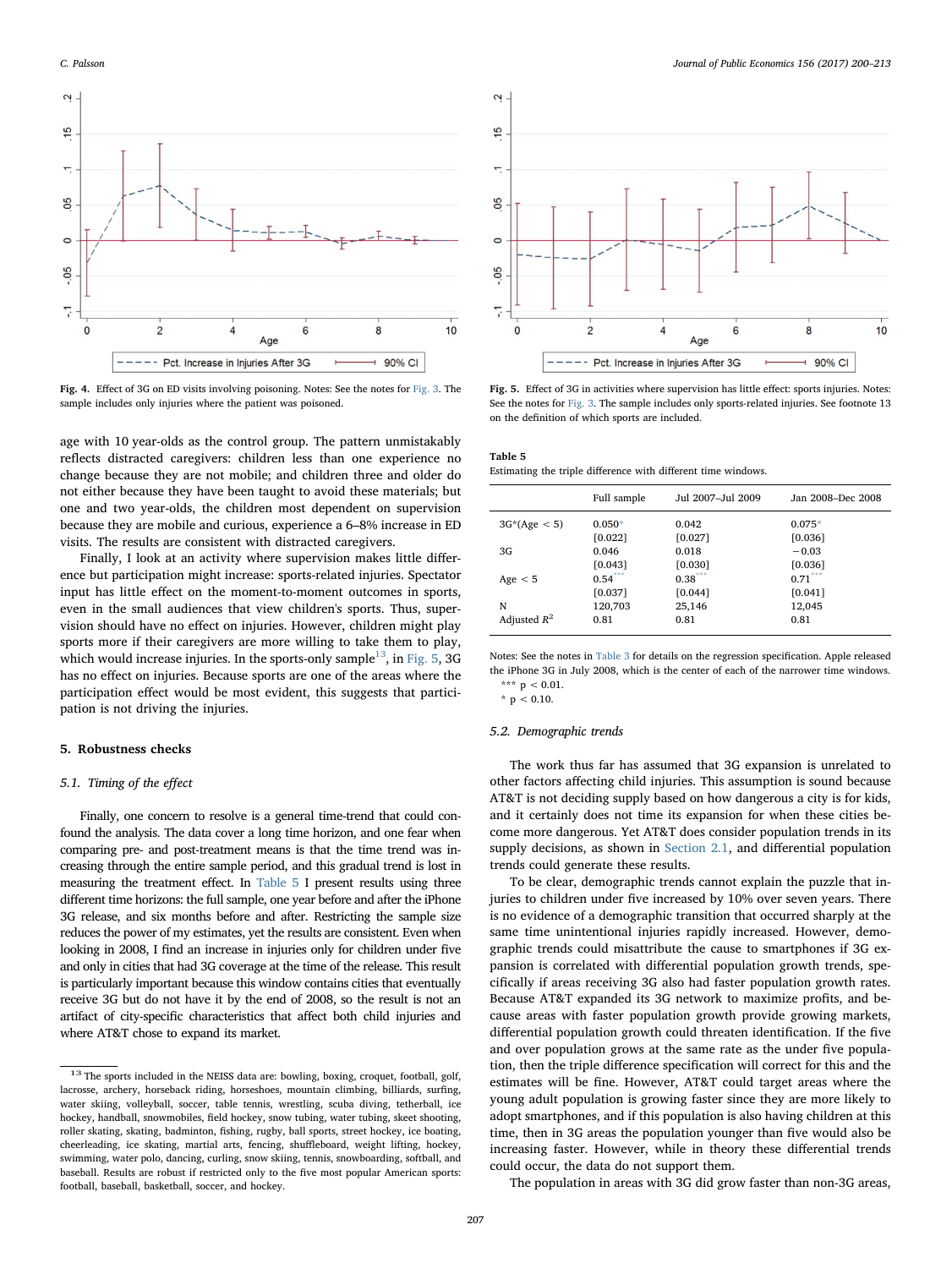but this growth occurred only in the adult population. In fact, the population under five in these areas grew slower relative to the rest of the country. Due to data limitations discussed above, I cannot combine population data with the NEISS data; however, I do know the cities where NEISS hospitals are located and can analyze census county population estimates separately to see how trends differ once 3G arrives. Table A6 shows that 3G expansion coincided with the total population growing 1.9% faster than non-3G areas, consistent with AT&T expanding to areas with faster market growth. Nevertheless, the population between 8 and 13 did not differ at all between 3G and non-3G areas, and in fact the population younger than five actually grew 3.8% slower once 3G arrived. Fast total population growth, stagnant older child growth rates, and decreasing younger child growth rates are consistent with growing adult populations but decreasing birth rates. Column 4 of Table A6 tests this hypothesis using the CDC Natality data and confirms that 3G expansion coincided with lower birth rates. One could argue that 3G expansion causes adults to move to the area, and by some stretch you could even say smartphones lower birth rates in a similar mechanism to the argument for their increasing injuries, however these trends cannot explain the increase in injuries and would not misattribute their cause to 3G expansion.

In fact, the demographic changes suggest that the regressions underestimate the true effect of 3G expansion on child injuries. The analyses above assumed that population growth rates did not diverge across hospitals over the sample. However, if injuries increase at the same time as the population shrinks, the effect on the injury rate is much larger than what I have estimated. Table A7 reports estimates after adjusting for population trends and shows effects 40–75% larger than in the unadjusted data, but because the adjustment is inexact, the results are illustrative yet inconclusive.

#### 5.3. Treatment radius

The analysis in this paper is based on coding hospitals as treated by AT&T's 3G network as soon as AT&T covers a city within 35 miles. This radius does not reflect anything about the distance between the patient and the hospital, but rather accounts for the fact that when AT&T says Chicago, for example, gets 3G, the press release means the Chicago metropolitan area. [Section 3.2](#page-3-7) shows that defining the radius too short leads to miscoding that exacerbates measurement error. Yet it is not unusual to wonder what would happen if the radius was defined more strictly.

Table A8 reports the difference-in-differences and the triple differences results for the 35 mile radius used throughout the paper and compares them to a stricter 15 mile radius. The results are consistent across the two specifications. In the difference-in-differences approach, the regressions report a larger treatment effect under the stricter radius. Under the triple differences columns, the 15 mile radius shows that there is a significant increase in injuries to all children after 3G arrives, and while younger kids see a bigger increase, it is not as different as in

the 35 mile treatment. The difference between the coefficients in the two specifications is not statistically significant, and the story is broadly consistent across them. One might be concerned about the weaker treatment effect for the younger children in the triple difference approach, and it might be because there is treatment heterogeneity across cities that the different specifications picks up. However, there is no clear a priori story for why they differ, and certainly no way to test it with the data restrictions. More likely the minor differences are caused by the measurement error problems discussed at length in [Section 3.2](#page-3-7).

#### 6. Discussion

I use the rollout of 3G to make a case for a causal effect of smartphone-induced child injuries. Hospitals experienced an increase in emergency department visits after getting 3G coverage, but only for children under five. Furthermore, the activities associated with these injuries are consistent with caregivers being distracted.

One concern with the analysis is that data privacy issues prevent me from using controls to eliminate confounding factors; however, this concern is small. The most convincing piece of evidence against an alternative hypothesis is the triple difference results that show children five and older at the same hospitals experienced no significant increase in injuries. Furthermore, the confounding factor would have to follow the very specific patterns revealed in the empirical analysis. This paper has convincingly made the case for smartphones causing injuries, and hopefully future work will generate greater precision on the size of the effect.

The results have ambiguous welfare implications since I do not model the child's utility. If caregivers decide to use the smartphone while considering the child's utility like a unitary household model, then we would conclude that the whole household is better off, even with the increased injury risk. But if the caregiver does not consider the child's wellbeing or does not realize the phone is a distraction, then the caregiver might be benefiting at the expense of the child. Even if we chose the correct set of modelling assumptions, some might find it appalling to believe that any use of a phone could rationalize increasing the risk of harming a child. On the other hand, others could argue that children are currently overprotected and could benefit from more skinned knees and broken arms, and therefore smartphones improve welfare. The best public policy approach, therefore, may be to increase awareness of the risk and allow households to choose for themselves.

Although the welfare conclusions are ambiguous, the results certainly raise questions as to other domains where smartphones have an effect. Because injuries occur immediately and can require costly care, one would think caregivers would be extra diligent in avoiding distractions. But that does not seem to be the case. When the consequences of distractions are further in the future, such as inattention during key learning opportunities, caregivers may be even slower to adjust. Future research may include looking at how smartphones affect investments in children, student learning in classrooms, and employee productivity.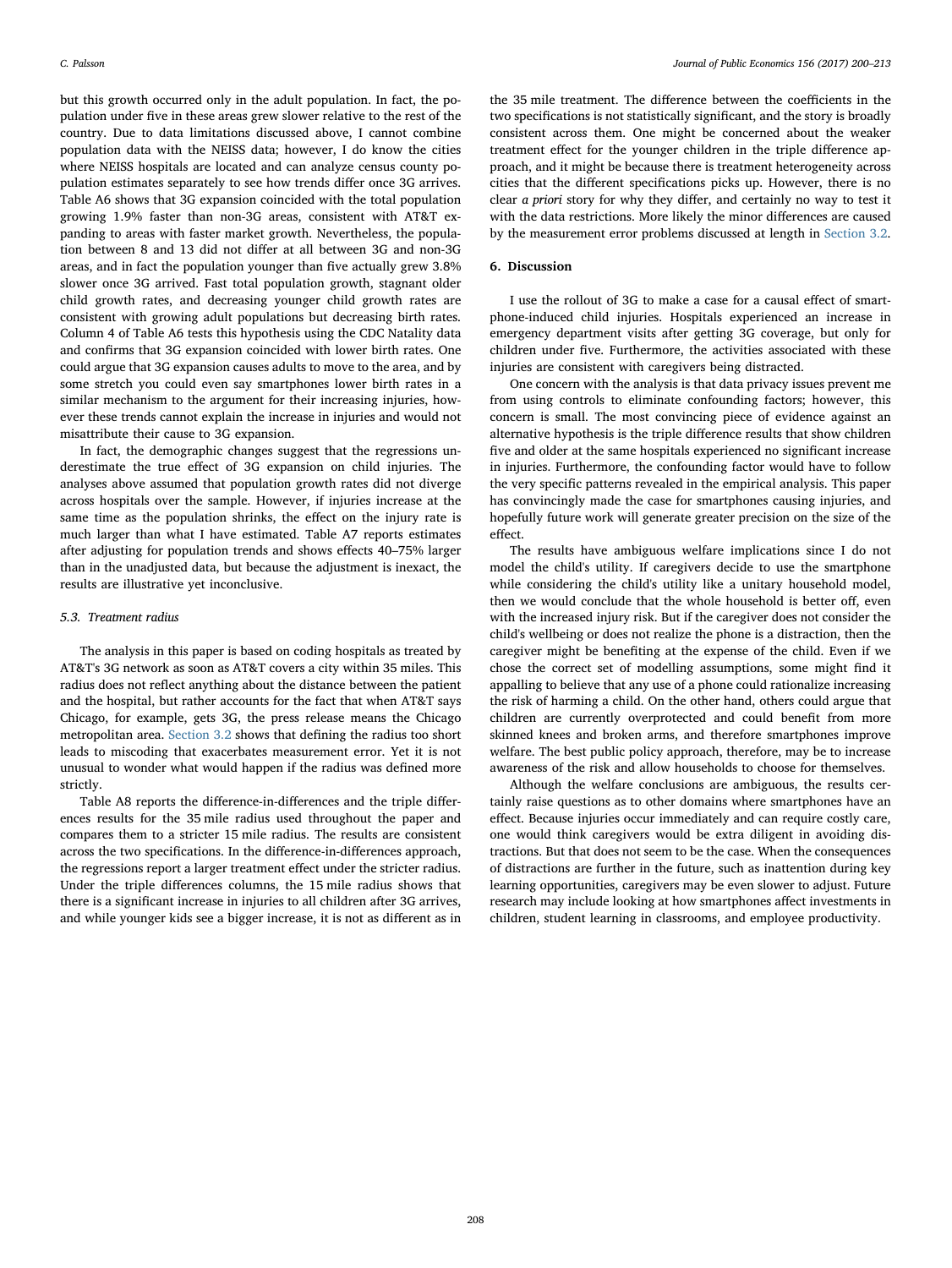# Appendix A



Fig. A1. Geographic distribution of NEISS hospitals and initial 3G coverage. Notes: Dot size indicates treatment length— largest dots had 3G in July 2008, smallest dots never received it in the sample frame. Map omits Puerto Rico, which had 3G July 2008.

# Table A1

Cities with hospitals in NEISS according to when they received AT&T's 3G network.

# Have 3G before July 2008

Arizona: Phoenix, Sacaton, Tucson California: Mountain View, Oakland, Pasadena, Torrance, Vallejo Colorado: Denver Connecticut: New Haven Florida: Fort Myers, Port Charlotte Georgia: Atlanta, Covington, Douglasville, Riverdale, Fort Benning Illinois: Chicago, Oak Lawn, Oak Park Louisiana: Baton Rouge Maryland: Gaithersburg, Lanham Massachusetts: Boston, Pittsfield Michigan: Wyandotte Minnesota: Winona Missouri: Kansas City, Saint Louis Nevada: Las Vegas New Jersey: Atlantic City, Pomona, Teaneck New York: Bronx, Brooklyn, Geneva, New Springville, Patchogue North Carolina: Burlington, Greensboro Ohio: Columbus, Dayton Pennsylvania: Coatesville, Philadelphia, Pittsburgh, Ephrata Puerto Rico: San Juan South Carolina: Winnsboro Tennessee: Johnson City Texas: Corpus Christi, Denton, Ft Worth Utah: Orem Washington: Everett, Seattle, Tacoma

# Receive 3G Aug–Dec 2008

Arkansas: Hope, Nashville California: Mariposa New Jersey: Bridgeton Ohio: Martins Ferry

# Receive 3G in 2009

Alabama: Tuscaloosa Illinois: Canton, Chester, Hopedale, Pekin, Peoria, Urbana Michigan: Pigeon, Zeeland Mississippi: Tupelo Oklahoma: Holdenville Pennsylvania: Waynesboro Texas: San Angelo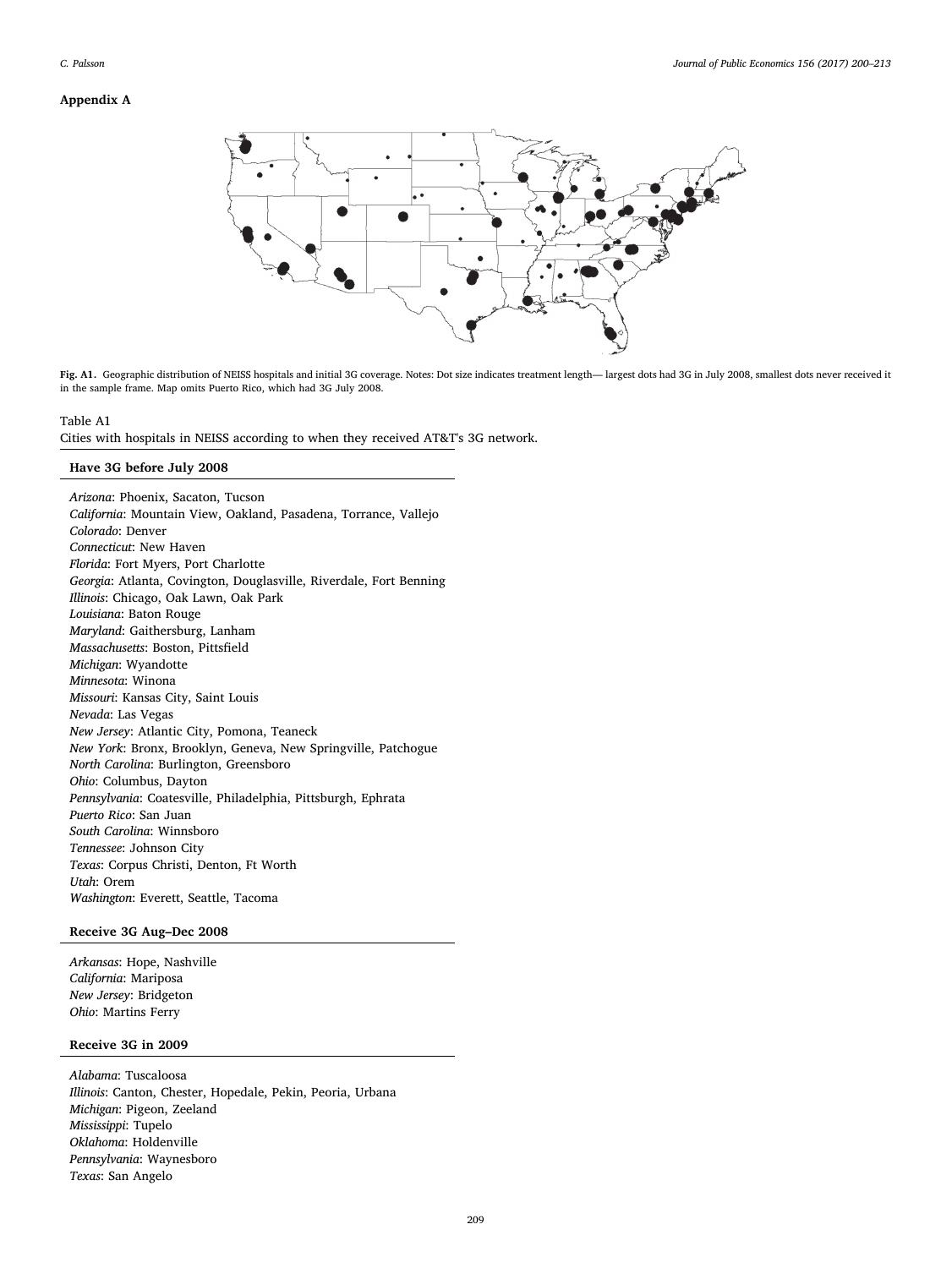# Have 3G before July 2008

# Virginia: Wytheville

# Receive 3G in 2010

Alabama: Brewton Idaho: Driggs Mississippi: Tylertown New Hampshire: Claremont, Littleton Oklahoma: Fairfax Oregon: Prineville Pennsylvania: Sunbury Virginia: Marion Wisconsin: Chilton

# Never receive 3G

Alabama: Anniston, Jacksonville Indiana: Washington Iowa: Lake City, Rock Rapids Kansas: Medicine Lodge Michigan: Escanaba Mississippi: Kosciusko Missouri: Mountain View Montana: Baker, Forsyth, Libby Nebraska: Alliance, Hastings, Scottsbluff North Dakota: Bottineau Oregon: Heppner South Dakota: Aberdeen Tennessee: Celina Wyoming: Worland

Notes: A city is defined as receiving 3G if a city within 30 miles received 3G.

# Table A2

Factors that predict 3G entry in a county where a NEISS hospital is located.

|                         | (1)        | (2)        | (3)      | (4)        | (5)      |
|-------------------------|------------|------------|----------|------------|----------|
| log(Population 2010)    | $1.620***$ |            |          | $1.344***$ | 1.380**  |
|                         | $[0.130]$  |            |          | $[0.182]$  | [0.179]  |
| log(Population density) |            | $1.441***$ |          | 1.198*     | $1.204*$ |
|                         |            | [0.0889]   |          | $[0.127]$  | [0.127]  |
| log(Med. HH income)     |            |            | 4.066*** | 1.534      |          |
|                         |            |            | [1.900]  | $[0.751]$  |          |
| Population under 5      |            |            |          |            | 0.863    |
|                         |            |            |          |            | [0.107]  |

<span id="page-10-0"></span>Notes: The reported coefficients are hazard ratios from Cox hazard models. All regressions have 97 observations. Data come from [U.S. Census Bureau \(2014\)](#page-13-7).

\*\*\*  $p < 0.01$ .

<span id="page-10-1"></span>\*\*  $p < 0.05$ .

<span id="page-10-2"></span>\*  $p < 0.1$ .

# Table A3 Difference-in-differences specification check.

|    | IHS                     | $Log(Count + 1)$       | Log(Count)             | Count/Mean              | Poisson               |
|----|-------------------------|------------------------|------------------------|-------------------------|-----------------------|
| 3G | $0.0956***$<br>[0.0456] | $0.0841**$<br>[0.0377] | $0.0934**$<br>[0.0400] | $1.335$ **<br>$[0.520]$ | $0.0829*$<br>[0.0459] |
| N  | 54,865                  | 54,865                 | 47,181                 | 54,865                  | 54,865                |

Notes: Each column except for the last provides a different specification of the dependent variable: IHS is the inverse hyperbolic sine used in the paper; Log(Count + 1) adds one to all observations so that a hospital-month-age with zero injuries recorded is included in the regression; Log(Count) takes the log of the observation and omits zeroes; Count/Mean uses the raw count as the dependent variable and the coefficient is then scaled by the sample mean to get a percent increase at the mean. The last column is a Poisson regression using the count as the dependent variable. \*\*  $p < 0.05$ .

<span id="page-10-4"></span><span id="page-10-3"></span>
$$
\begin{array}{c}\n p < 0.0 \\
\ast & p < 0.1\n \end{array}
$$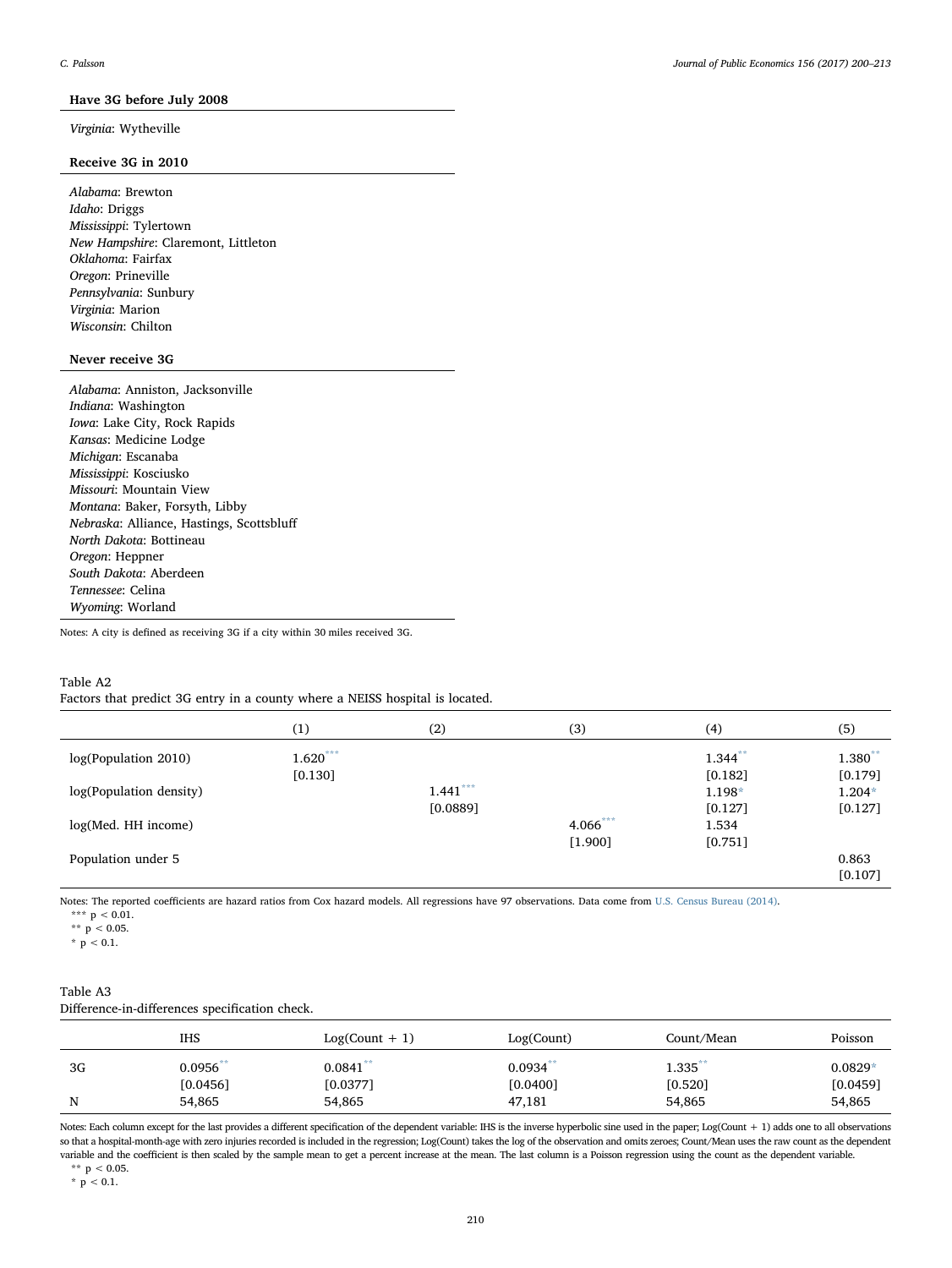# Table A4

Triple difference specification check.

|                | IHS        | $Log(Count + 1)$ | Log(Count) | Count/Mean | Poisson  |
|----------------|------------|------------------|------------|------------|----------|
| $3G*(Age < 5)$ | $0.0496**$ | $0.0463**$       | $0.0382*$  | $0.979***$ | 0.011    |
|                | [0.0224]   | [0.0181]         | [0.0210]   | [0.256]    | [0.0220] |
| 3G             | 0.046      | 0.0378           | 0.0553     | 0.356      | 0.0719   |
|                | [0.0434]   | [0.0354]         | [0.0387]   | [0.334]    | [0.0479] |
| N              | 55,445     | 55,445           | 47,129     | 55,445     | 55,445   |

Notes: See Table A3 notes.

#### Table A5

Coefficients for figures.

|                | Fig. 3     | Fig. $4$   | Fig. 5    |
|----------------|------------|------------|-----------|
|                | All        | Poisoning  | Sports    |
| Age 0          | $0.088*$   | $-0.031$   | $-0.019$  |
|                | $[0.047]$  | $[0.029]$  | [0.044]   |
| $\mathbf{1}$   | $0.13***$  | 0.063      | $-0.024$  |
|                | $[0.054]$  | [0.039]    | [0.044]   |
| $\overline{2}$ | $0.084***$ | $0.078***$ | $-0.026$  |
|                | [0.040]    | $[0.036]$  | [0.040]   |
| 3              | $0.079***$ | 0.037      | 0.0014    |
|                | [0.039]    | $[0.022]$  | $[0.044]$ |
| $\overline{4}$ | $0.066*$   | 0.015      | $-0.0054$ |
|                | [0.038]    | [0.018]    | [0.039]   |
| 5              | 0.045      | $0.011*$   | $-0.014$  |
|                | $[0.031]$  | [0.0056]   | [0.036]   |
| 6              | 0.049      | $0.013$ ** | 0.019     |
|                | $[0.037]$  | [0.0051]   | [0.039]   |
| 7              | $0.063***$ | $-0.0043$  | 0.022     |
|                | $[0.031]$  | [0.0047]   | [0.032]   |
| 8              | $0.061*$   | 0.0065     | $0.049*$  |
|                | $[0.032]$  | [0.0039]   | $[0.029]$ |
| 9              | 0.025      | 0.00038    | 0.025     |
|                | $[0.026]$  | [0.0033]   | $[0.026]$ |
|                |            |            |           |

Notes: Coefficients for all figures in the paper.

<span id="page-11-1"></span> $***p < 0.01$ .

<span id="page-11-0"></span>\*\*  $p < 0.05$ . \*  $p < 0.1$ .

# Table A6

3G entrance and county population trends.

|                     | Population total      | Population between 5 and 13 | Population under 5      | Birth rate              |
|---------------------|-----------------------|-----------------------------|-------------------------|-------------------------|
| 3G                  | $0.019**$<br>[0.0075] | 0.0028<br>[0.013]           | $-0.038**$<br>$[0.017]$ | $-0.024***$<br>[0.0079] |
| <b>Observations</b> | l 144                 | 1144                        | 1144                    | 1010                    |

Notes: Population data come from Census County Population Totals: the April 1, 2010 to July 1, 2015 vintage and the April 1, 2000 to July 1, 2009 vintages. The birth rate data come from the CDC's Natality data set, and birth rate is defined as the number of births divided by total population in the given year. Standard errors clustered by county. All dependent variables are in logs.

<span id="page-11-3"></span>\*\*\*  $p < 0.01$ .

<span id="page-11-2"></span>\*\*  $p$  < 0.05.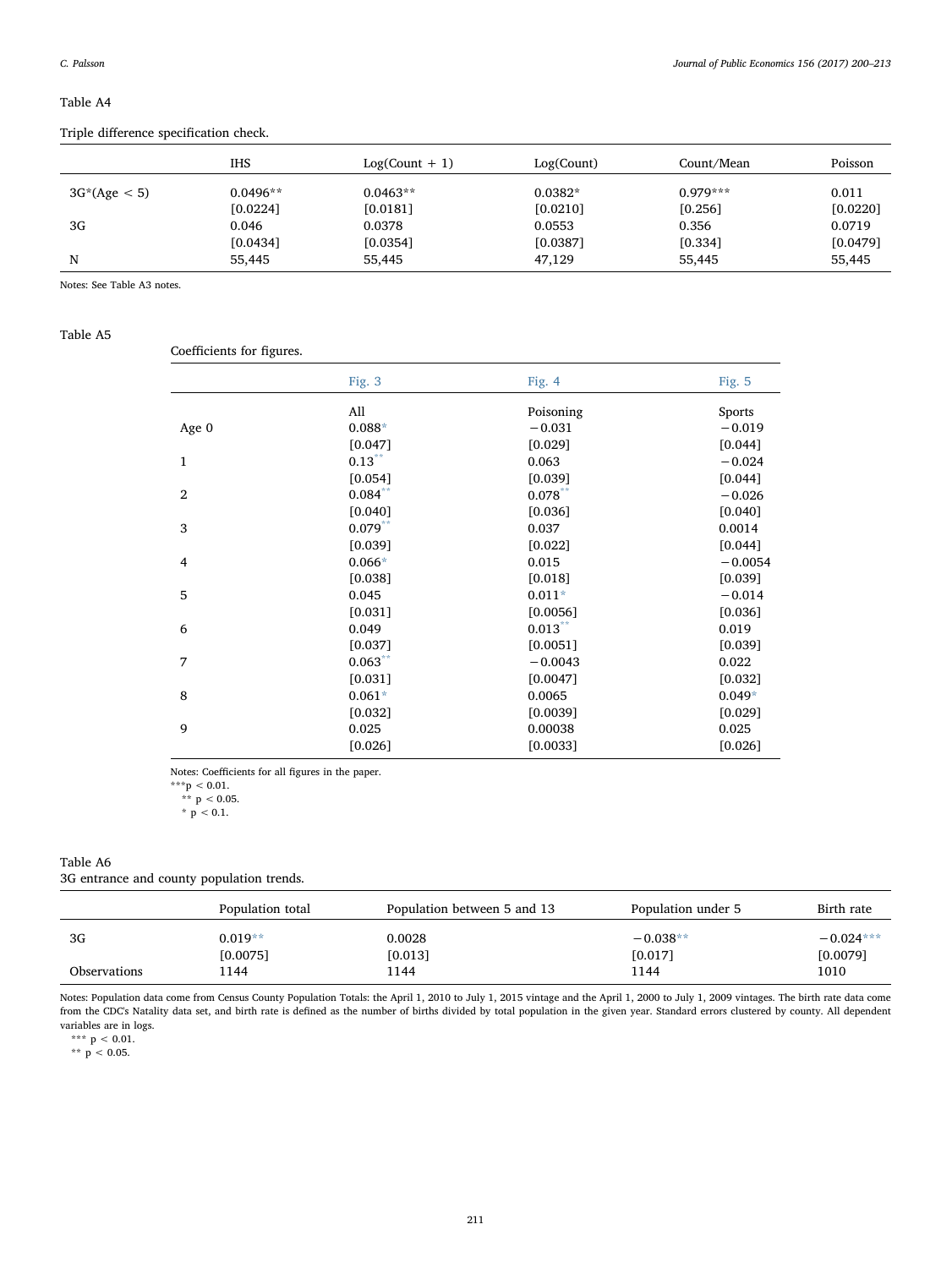## Table A7 Treatment effects after adjusting for population trends.

|                     | Difference-in-differences for under 5 |           | Triple difference for 10 and under |           |
|---------------------|---------------------------------------|-----------|------------------------------------|-----------|
|                     | Raw                                   | Adjusted  | Raw                                | Adjusted  |
| 3G                  | $0.11***$                             | $0.15***$ | $0.064**$                          | 0.027     |
|                     | $[0.031]$                             | $[0.032]$ | [0.027]                            | $[0.020]$ |
| Age $< 5$           |                                       |           | $0.27***$                          | $0.34***$ |
|                     |                                       |           | [0.017]                            | [0.020]   |
| $3G*(Age < 5)$      |                                       |           | $0.041***$                         | $0.12***$ |
|                     |                                       |           | [0.0100]                           | $[0.018]$ |
| <b>Observations</b> | 44,534                                | 44,534    | 97,027                             | 97,027    |

Notes: The dependent variable in the "Raw" columns is the log ED visits in hospital h at month t for age a. In the "Adjusted" columns, the log ED visits are adjusted based on 3G cohort population trends. A 3G cohort is all hospitals that receive 3G at the same month and year; those that do not receive it in the sample fall into the same cohort. Annual population trends are estimated from Census County Population Totals (see note on Table A6) by cohort at the county level then merged onto the NEISS data. Standard errors clustered by 3G cohort. \*\*\*  $p < 0.01$ .

<span id="page-12-23"></span><span id="page-12-22"></span>\*\*  $p < 0.05$ .

# Table A8

Treatment effects allowing for different treatment radius.

|                     | Difference-in-differences for under 5 |          | Triple difference for 10 and under |           |
|---------------------|---------------------------------------|----------|------------------------------------|-----------|
|                     | 35 mile                               | 15 mile  | 35 mile                            | 15 mile   |
| 3G                  | $0.096**$                             | $0.12**$ | 0.046                              | $0.088*$  |
|                     | [0.046]                               | [0.050]  | [0.043]                            | [0.049]   |
| Age $< 5$           |                                       |          | $0.54***$                          | $0.56***$ |
|                     |                                       |          | [0.037]                            | [0.037]   |
| $3G^*(Age < 5)$     |                                       |          | $0.050**$                          | 0.036     |
|                     |                                       |          | [0.022]                            | [0.023]   |
| <b>Observations</b> | 54,865                                | 54,865   | 120,703                            | 120,703   |

Notes: The table reports different specifications for the 3G treatment. For the X mile radius at the top of the column (35 or 15), the hospital is treated as soon as AT&T covers any city within X miles of the hospital. The 35 mile specification is used throughout the paper and presented for comparison to the stricter 15 mile specification. [Section 3.2](#page-3-7) discusses the measurement problems that come from using the 15 mile treatment.

<span id="page-12-25"></span>\*\*\*  $p < 0.01$ .

<span id="page-12-24"></span>\*\*  $p < 0.05$ .

#### References

- <span id="page-12-7"></span>Apple, 2009. Apple Reports Third Quarter Results. [http://www.apple.com/pr/library/](http://www.apple.com/pr/library/2009/07/21Apple-Reports-Third-Quarter-Results.html) [2009/07/21Apple-Reports-Third-Quarter-Results.html](http://www.apple.com/pr/library/2009/07/21Apple-Reports-Third-Quarter-Results.html) (Retrieved on 31 July 2014).
- <span id="page-12-9"></span>AT&T, 2009. AT&T Invests More Than \$50 Million Through 2Q09 to Strengthen 3G Wireless Coverage in Dallas-Fort Worth [press release]. [http://www.att.com/gen/](http://www.att.com/gen/press-room?pid=4800&cdvn=news&newsarticleid=27209) [press-room?pid=4800&cdvn=news&newsarticleid=27209](http://www.att.com/gen/press-room?pid=4800&cdvn=news&newsarticleid=27209) (Retrieved on 24 September 2015).
- AT&T, 2009. AT&T Invests Nearly \$30 Million Through 2Q09 to Strengthen 3G Wireless Coverage in Houston [press release]. [https://www.att.com/gen/press-room?pid=](https://www.att.com/gen/press-room?pid=4800&cdvn=news&newsarticleid=27082) [4800&cdvn=news&newsarticleid=27082](https://www.att.com/gen/press-room?pid=4800&cdvn=news&newsarticleid=27082) (Retrieved on 24 September 2015).
- <span id="page-12-10"></span>AT&T, 2009. AT&T Invests Nearly \$65 Million Through 2009 to Strengthen 3G Wireless Coverage in SF Bay Area [press release]. [http://www.att.com/gen/press-room?pid=](http://www.att.com/gen/press-room?pid=4800&cdvn=news&newsarticleid=27561) [4800&cdvn=news&newsarticleid=27561](http://www.att.com/gen/press-room?pid=4800&cdvn=news&newsarticleid=27561) (Retrieved on 24 September 2015).
- AT&T, 2010. AT&T Invests Nearly \$40 Million to Expand Wireless Capacity for Chicago's 3G Mobile Broadband Network [press release]. [http://www.att.com/gen/press](http://www.att.com/gen/press-room?pid=4800&cdvn=news&newsarticleid=30736)[room?pid=4800&cdvn=news&newsarticleid=30736](http://www.att.com/gen/press-room?pid=4800&cdvn=news&newsarticleid=30736) (Retrieved on 24 September 2015).
- <span id="page-12-21"></span>[Bhargava, S., Pathania, V.S., 2013. Driving under the \(cellular\) in](http://refhub.elsevier.com/S0047-2727(17)30181-0/rf0030)fluence. Am. Econ. J. [Econ. Pol. 5 \(3\), 92](http://refhub.elsevier.com/S0047-2727(17)30181-0/rf0030)–125.
- [Bjorklund, A., Lindahl, M., Plug, E., 2006. The origins of intergenerational associations:](http://refhub.elsevier.com/S0047-2727(17)30181-0/rf0035) [lessons from Swedish adoption data. Q. J. Econ. 121 \(3\), 999](http://refhub.elsevier.com/S0047-2727(17)30181-0/rf0035)–1028.
- <span id="page-12-18"></span>[Burbidge, J.B., Magee, L., Leslie Robb, A., 1988. Alternative Transformations to Handle](http://refhub.elsevier.com/S0047-2727(17)30181-0/rf2005) [Extreme Values of the Dependent Variable. J. Am. Stat. Assoc. 83 \(401\), 123](http://refhub.elsevier.com/S0047-2727(17)30181-0/rf2005)–127.
- <span id="page-12-1"></span>Byington, K., Schwebel, D., 2013. Eff[ects of mobile internet use on college student pe](http://refhub.elsevier.com/S0047-2727(17)30181-0/rf0040)[destrian injury risk. Accid. Anal. Prev. 51, 78](http://refhub.elsevier.com/S0047-2727(17)30181-0/rf0040)–83.
- <span id="page-12-0"></span>CDC, 2012. Nonfatal Injury Reports, 2001–2012. National Center for Injury Prevention and Control. . [http://webappa.cdc.gov//sasweb/ncipc/n](http://webappa.cdc.gov//sasweb/ncipc/nfirates2001.html)firates2001.html (Retrieved on 14 August 2014).
- <span id="page-12-8"></span>ComScore, 2010. comScore Reports December 2009 U.S. Mobile Subscriber Market Share [press release]. [http://www.comscore.com/Insights/Press-Releases/2010/2/](http://www.comscore.com/Insights/Press-Releases/2010/2/comScore-Reports-December-2009-U.S.-Mobile-Subscriber-Market-Share) [comScore-Reports-December-2009-U.S.-Mobile-Subscriber-Market-Share](http://www.comscore.com/Insights/Press-Releases/2010/2/comScore-Reports-December-2009-U.S.-Mobile-Subscriber-Market-Share) (Retrieved on 24 September 2015).

<span id="page-12-17"></span>[CPSC, 2000. The National Electronic Injury Surveillance System: A Tool for Researchers.](http://refhub.elsevier.com/S0047-2727(17)30181-0/rf0055)

[Division of Hazard and Injury Data Systems](http://refhub.elsevier.com/S0047-2727(17)30181-0/rf0055).

- <span id="page-12-16"></span>[CPSC, 2014. NEISS Codebook. Consumer Product Safety Commission, Division of Hazard](http://refhub.elsevier.com/S0047-2727(17)30181-0/rf0060) [and Injury Data Systems](http://refhub.elsevier.com/S0047-2727(17)30181-0/rf0060).
- <span id="page-12-3"></span>[Gentzkow, M., Shapiro, J., 2008. Preschool television viewing and adolescent test scores:](http://refhub.elsevier.com/S0047-2727(17)30181-0/rf0065) [historical evidence from the Coleman study. Q. J. Econ. 123 \(1\), 279](http://refhub.elsevier.com/S0047-2727(17)30181-0/rf0065)–323.
- [Gertler, P., Heckman, J., Pinto, R., Zanolini, A., Vermeersch, C., Walker, S., Chang, S.M.,](http://refhub.elsevier.com/S0047-2727(17)30181-0/rf0070) [Grantham-McGregor, S., 2014. Labor market returns to an early childhood stimula](http://refhub.elsevier.com/S0047-2727(17)30181-0/rf0070)[tion intervention in Jamaica. Science 344, 998](http://refhub.elsevier.com/S0047-2727(17)30181-0/rf0070)–1001.
- <span id="page-12-11"></span>[Hall, J.D., Palsson, C., Price, J., 2017. Is Uber a complement or substitute with public](http://refhub.elsevier.com/S0047-2727(17)30181-0/rf0075) [transit. In: Working Paper.](http://refhub.elsevier.com/S0047-2727(17)30181-0/rf0075)
- <span id="page-12-13"></span>[Hillier, L., Morrongiello, B., 1998. Age and gender di](http://refhub.elsevier.com/S0047-2727(17)30181-0/rf0080)fferences in school-age children's [appraisals of injury risk. J. Pediatr. Psychol. 23, 229](http://refhub.elsevier.com/S0047-2727(17)30181-0/rf0080)–238.
- <span id="page-12-6"></span>Hofferth, S.L., Flood, S.M., Sobek, M., 2015. American Time Use Survey Data Extract Builder: Version 2.5 [dataset]. University of Maryland and Minneapolis, MN:
- University of Minnesota, College Park, MD. [http://dx.doi.org/10.18128/D060.V2.5.](http://dx.doi.org/10.18128/D060.V2.5) [Jensen, R., Oster, E., 2009. The power of TV: cable television and women's status in India.](http://refhub.elsevier.com/S0047-2727(17)30181-0/rf0090) [Q. J. Econ. 124 \(3\), 1057](http://refhub.elsevier.com/S0047-2727(17)30181-0/rf0090)–1094.
- <span id="page-12-2"></span>Kearney, [M.S., Levine, P.B., 2015. Early childhood education by MOOC: lessons from](http://refhub.elsevier.com/S0047-2727(17)30181-0/rf0095) [Sesame Street. In: NBER Working Paper No. 21229](http://refhub.elsevier.com/S0047-2727(17)30181-0/rf0095).
- <span id="page-12-4"></span>[La Ferrara, E., Chong, A., Duryea, S., 2012. Soap operas and fertility: evidence from](http://refhub.elsevier.com/S0047-2727(17)30181-0/rf0100) [Brazil. Am. Econ. J. Appl. Econ. 4 \(4\), 1](http://refhub.elsevier.com/S0047-2727(17)30181-0/rf0100)–31.
- <span id="page-12-5"></span>[McCartt, A.T., Hellinga, L.A., Bratiman, K., 2006. Cell phones and driving: review of](http://refhub.elsevier.com/S0047-2727(17)30181-0/rf0105) research. Traffi[c Inj. Prev. 7 \(2\), 89](http://refhub.elsevier.com/S0047-2727(17)30181-0/rf0105)–106.
- <span id="page-12-19"></span>Meer, J., West, J., 2016. Eff[ects of the minimum wage on employment dynamics. J.](http://refhub.elsevier.com/S0047-2727(17)30181-0/rf0110) [Human Resour. 51 \(2\), 500](http://refhub.elsevier.com/S0047-2727(17)30181-0/rf0110)–522.
- <span id="page-12-12"></span>[Moretti, E., 2011. Social learning and peer e](http://refhub.elsevier.com/S0047-2727(17)30181-0/rf0115)ffects in consumption: evidence from movie [sales. Rev. Econ. Stud. 78, 356](http://refhub.elsevier.com/S0047-2727(17)30181-0/rf0115)–393.
- <span id="page-12-14"></span>[Morrongiello, B.A., Dawber, T., 2000. Mothers' responses to sons and daughters engaging](http://refhub.elsevier.com/S0047-2727(17)30181-0/rf0120) [in injury-risk behaviors on a playground: implications for sex di](http://refhub.elsevier.com/S0047-2727(17)30181-0/rf0120)fferences in injury [rates. J. Exp. Child Psychol. 76, 89](http://refhub.elsevier.com/S0047-2727(17)30181-0/rf0120)–103.

<span id="page-12-15"></span>[NAEYC, 2013. NAEYC Early Childhood Program Standards and Accreditation Criteria and](http://refhub.elsevier.com/S0047-2727(17)30181-0/rf0125) [Guidance for Assessment. National Association for the Education of Young Children.](http://refhub.elsevier.com/S0047-2727(17)30181-0/rf0125)

<span id="page-12-20"></span>NHTSA: National Highway Traffic Safety Administration, 2010. Traffic safety facts 2010: a compilation of motor vehicle crash data from the fatality analysis reporting system and the general estimates system. Retrieved from [http://www.nrd.nhtsa.dot.gov/](http://www.nrd.nhtsa.dot.gov/Pubs/811659.pdf)